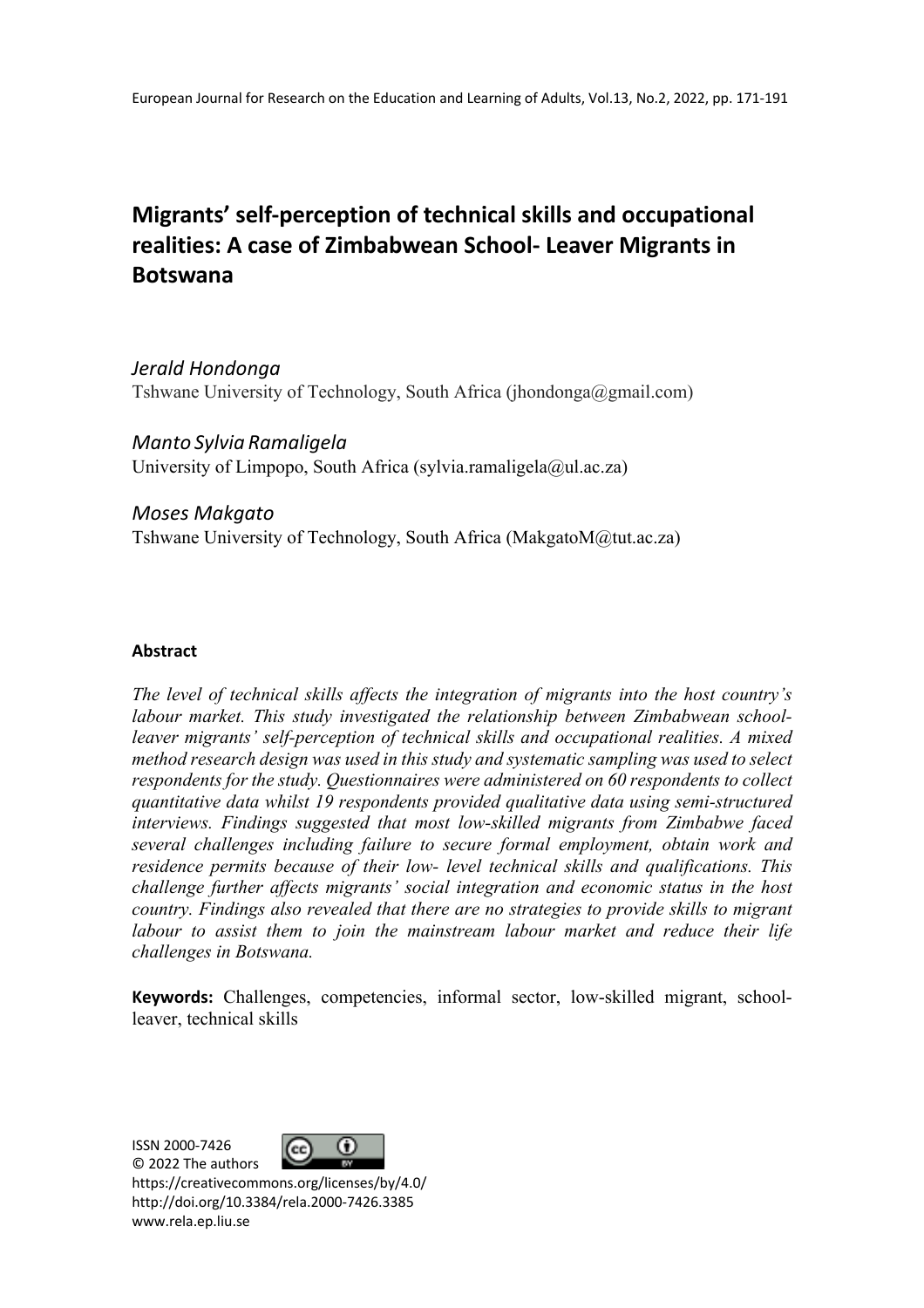#### **Introduction**

The level of migrants' technical skills and migration are intertwined as they affect migrants' integration into the host country's labour market and their economic prosperity (Sanz, 2018). Several scholars which include Bahl and Dietzen (2019), Geresu (2017), Mupinga, Burnett and Redmann (2005) refer to technical skills as those specialised hands-on skills and competencies needed to perform specific tasks, produce goods and solve existing problems. To equip learners with these technical skills, Zimbabwe included Technical Vocational Education and Training (TVET) curricula in general education at school level. The technical skills are meant to equip learners with elementary technical skills for self-employment after school, further training and to improve their employability (Mambo, 2010; Maunganidze, Faimau & Tapera, 2016). Despite the Zimbabwean government's efforts to invest in human capital to spur economic growth, school-leavers tend to migrate from the country on completion of high school (Mlambo, 2017). School-leavers migrate from Zimbabwe in search of employment and hope for better economic opportunities in the destination country. The question is whether technical skills acquired at school alone can sustain the livelihood of a school-leaver migrant in a host country? Although several studies reviewed labour migration in general, this study investigated the relationship between migrants' self-perception of their technical skills and occupational realities in Botswana.

Zimbabwean school-leavers have been migrating in large numbers into neighbouring Botswana starting from early 2000 (Kiwanuka & Monson, 2009). By 2009, an estimate of more than 40, 000 Zimbabwean migrants were staying in Botswana (Mlambo, 2017, p.14). Due to the nature of migration, many Zimbabwean migrants illegally enter, live and work in Botswana making it difficult to have a clear estimate of their numbers. An estimate of 26 000 unregistered Zimbabwean migrants are assumed to be living in Botswana currently. However, as of March 2021, Statistics Botswana (2021) reported that the majority foreign nationals with work permits in Botswana were from Zimbabwe at 1550 persons (45.1%) of total work permit holders in the country, and this figure mainly included skilled and professional Zimbabweans.

The 2012 population census in Zimbabwe revealed that, 36% of youths aged between 15-24 years formed 84% of the unemployed population (ZIMSTAT, 2012). The exact percentage of unemployed youths of the same cohort in Zimbabwe to date has not been ascertained but is believed to be beyond 70% of the total age group. This suggests that this cohort of youths were likely to migrate in search of employment and economic opportunities in other countries.

Gukurume (2018) argues that the informal sector remains the only alternative economic option for school leavers to engage with the unemployment crisis in Zimbabwe. Therefore, it can be noted that the major drivers of the young labour migration from Zimbabwe include, poor economy and protracted political problems that have resulted in reduced post-school employment and training opportunities, coupled with limited labour market options (International Organisation for Migration [IOM], 2016). On the other hand, Mlambo (2017, p. 14) and Crush et al. (2017) argue that school-leavers from Zimbabwe increasingly migrate into neighbouring Botswana probably due to proximity, social and family networks. The relative peace, value and stability of the Pula (P), the Botswana currency further attract the young labour migrants (Crush et al*.,* 2017) despite reception and everyday challenges.

Although Mlambo (2017) states that low-skilled migrants face several challenging occupational realities in neighbouring South Africa which has a bigger economy, this does not deter several low-skilled labour migrants from crossing into Botswana in search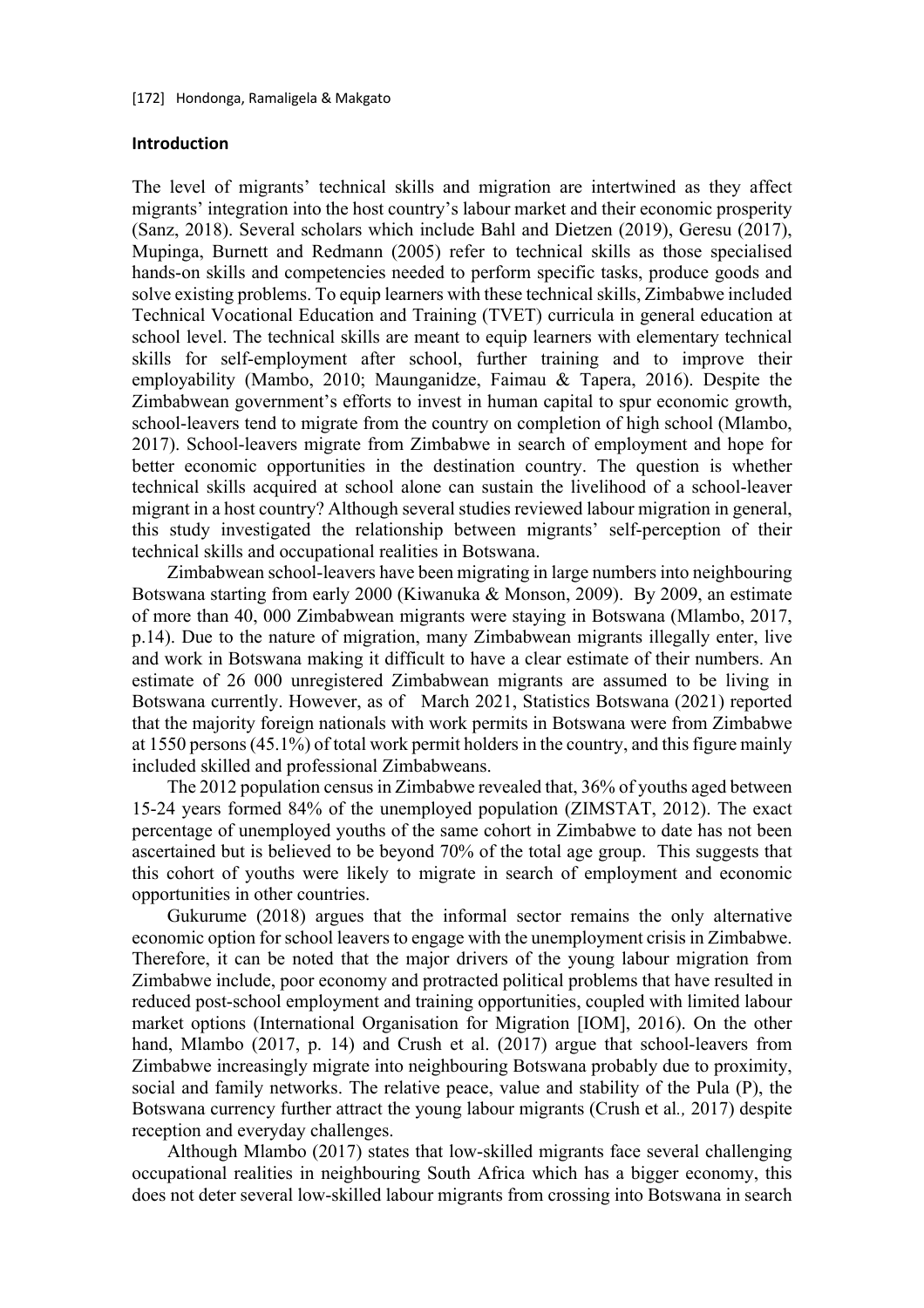of employment opportunities, which they find in the low employment ranks. This study investigated the relationship between migrants' self-perception of technical skills and occupational realities in Botswana. The results can be used comparatively in other parts of the world. Although this cohort of migrants did not receive specialised training after school, they however do engage in various forms of economic activities related to handson jobs for survival in Botswana (IOM, 2016).

Studies on migrant labour found that, the level and type of technical skills affect the degree of migrant's social integration, level and type of jobs they take up, their economic mobility, quality of livelihood, opportunities for further development of knowledge and skills (Sanz, 2018, p.21; Yian and Parker, 2017). Despite the anticipation for economic opportunities and better quality of life in a host country, Chiswick and Miller (2011) found that low-skilled migrants face numerous occupational challenges and may not realise the anticipated benefits of migration due to their low-level skills. To understand the low-skilled migrant's occupational challenges, this study investigated the relationship between migrants' self-perception of technical skills and occupational realities in Botswana.

According to Chiswick and Miller (2011), school-leavers who migrate with no specialised training in any trade are regarded as low-skilled migrants because of their limited technical skills, and are more likely to find work in low-wage jobs. The question is, what type of occupational challenges do low-skilled migrants face in a destination country? Studies in Europe by Constant (2014) and in the United States of America by Dadush (2014) found that, the relevance of migrants' low technical skills is determined by their ability to adapt to existing production technologies and their motivation to learn new skills on the job. Therefore, the relevance of migrants' low technical skills in a host country becomes relative especially where migrants take up jobs even in situations where there is unemployment amongst citizens. For instance, Dadush (2014), Bahl et al. (2019) and Crush et al. (2017) found that low-skilled migrants settle for jobs in the informal sector where jobs are precarious and do not have social security as compared to jobs in the formal sector. The European Commission [EC] (2018) notes that in Europe, school leavers of migrant background without relevant technical skills and competencies, have a higher risk of unemployment, poverty, and social exclusion. Sanz (2018, p.23) echoes that low-skilled migrants end up taking jobs in the insecure informal sector to sustain themselves and are more likely to face social integration challenges. The migrants' challenges can be due to the transferability challenges of technical skills acquired from one country with different norms and practices, to a different cultural setting of the host country's labour market. It is against this background that this study investigated the relationship between migrants' self-perception of technical skills and occupational realities in a host country.

It is, however, necessary to understand the Zimbabwean school TVET in terms of its content, structure and aims to appreciate the nature of the technical skills that migrants possess.

#### **Zimbabwean School TVET System**

Zimbabwe school TVET follows a Competency Based Education and Training Approach (Munetsi, 1996). The main thrust of school TVET in the country is to inculcate the right work attitude in learners towards trade related work, equip them with the knowledge and related practice technical skills of the trade (Coltart, 2012, p. 8; Mandebvu, 1996). The key aim is for school leavers to apply the acquired technical skills and knowledge to solve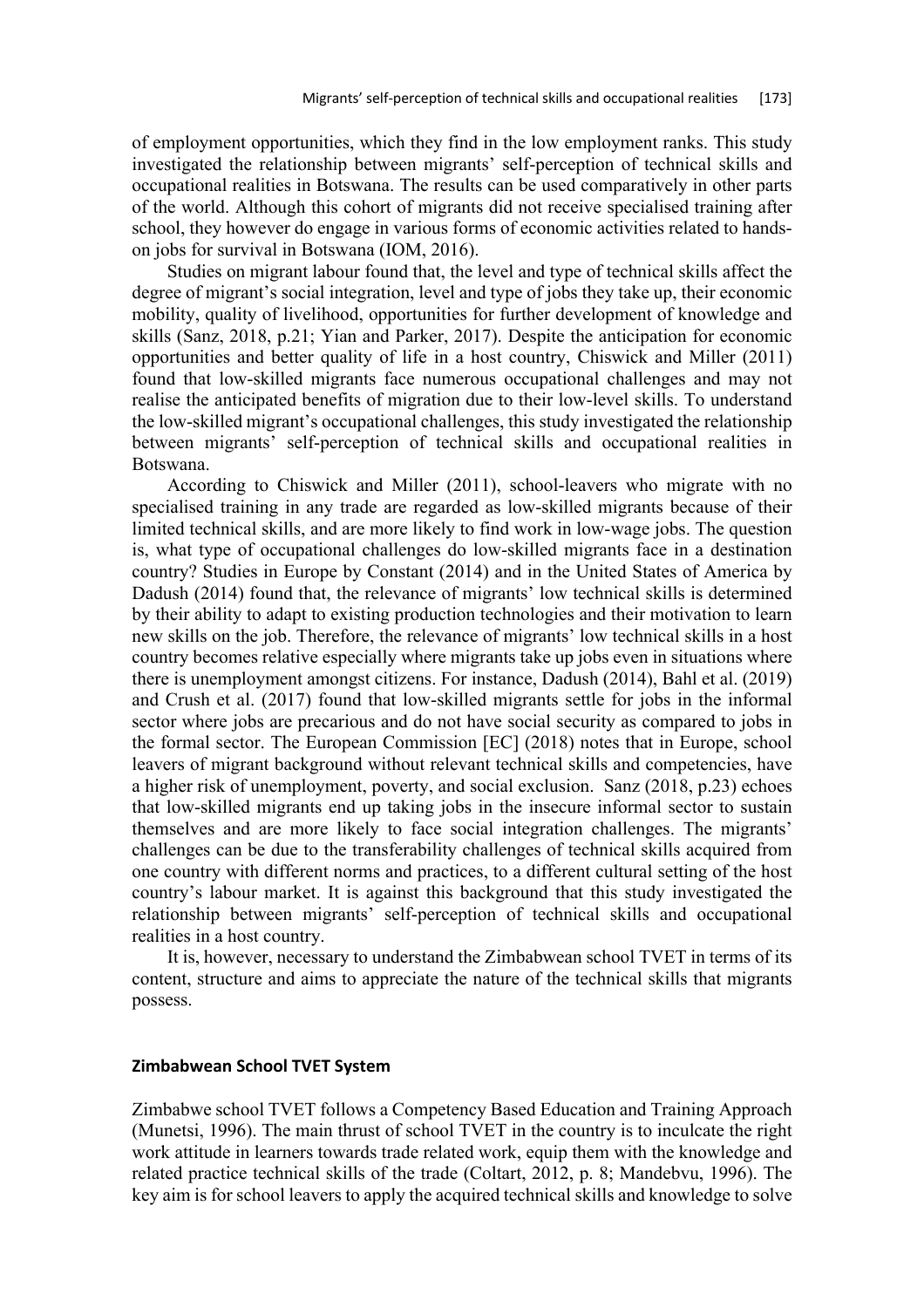problems they encounter in everyday life. School TVET in Zimbabwe is available from the last two grades in primary school through to university level and the TVET subjects are embedded in the general school curricula. However, not all schools offer the full array of TVET subjects due to a limitation of resources (Mupinga et al., 2005, p. 12). School TVET subjects include, Building Studies, Woodwork, Metalwork, Technical Graphics, Home economics and Agriculture, Music Art and Agriculture, Computer Studies, amongst others. These are examined at Ordinary (O) or Advanced (A) level, which are the two secondary school exit levels in Zimbabwe. Some schools offer National Foundation Certificates (NFC) from Form 3 to 4 (Coltart, 2012, p. 23). The NFCs are single subject courses which are more specialised than the related practical subjects offered at secondary school level. The argument about the NFCs at school level is that school level practical subjects are not doing enough to equip students with skills for employment and a more serious thrust in skills training is necessary (Commission of Inquiry into Education and Training [CIET], 1999). The NFCs are also meant to make secondary school curricula more occupationally oriented to enhance the employability of school graduates in most sectors of the economy and make further training easier.

The methodology section explains the mixed method research design used in this study by combining elements of qualitative and quantitative approaches in data collection and analysis. The discussion section interprets the findings and their implications. The results and conclusions bring to the fore, the occupational challenges faced by low-skilled Zimbabwean school-leavers who migrated to Botswana. The results helped to suggest recommendations that can help to reduce occupational challenges faced by low-skilled Zimbabwean school-leaver in general, and how the government of Botswana could benefit from migrant labour, in particular. A theoretical framework that guides the research is presented, as well as the review of literature on challenges faced by low-skilled migrants. The study was guided by the following questions:

i) What are the educational levels of low-skilled Zimbabwe migrants who are working in Botswana?

ii) Which type of technical skills do Zimbabwe school- leaver migrants possess for the labour market in Botswana?

iii) How relevant are the technical skills possessed by the school- leaver migrants for the job market in Botswana?

iv) What are the occupational challenges faced by Zimbabwean school-leaver migrants in Botswana?

#### **Theoretical framework**

The study is grounded in the relevance theory by Sperber and Wilson (1981). The theory asserts that relevance is interpreted from a social context, abstract cognitive and reflective thinking processes which are enhanced by educational intervention. Relevance theory was used in this study because it explains the extent to which inferences affect intentions. It was used as a guide to evaluate the relevance of migrant school leavers' technical skills to the job market in a destination country, and the challenges they face as low-skilled migrants. The challenges faced by the low- skilled migrants mirror the relevance of their technical skills to the host country's labour market. Technical skills which are task oriented and learnt at school can be perceived to be relevant if they are aligned to the realities of adult skills needs after school. The theory is often used in linguistics to explain pragmatic inferences and that communication which is psychologically realistic, and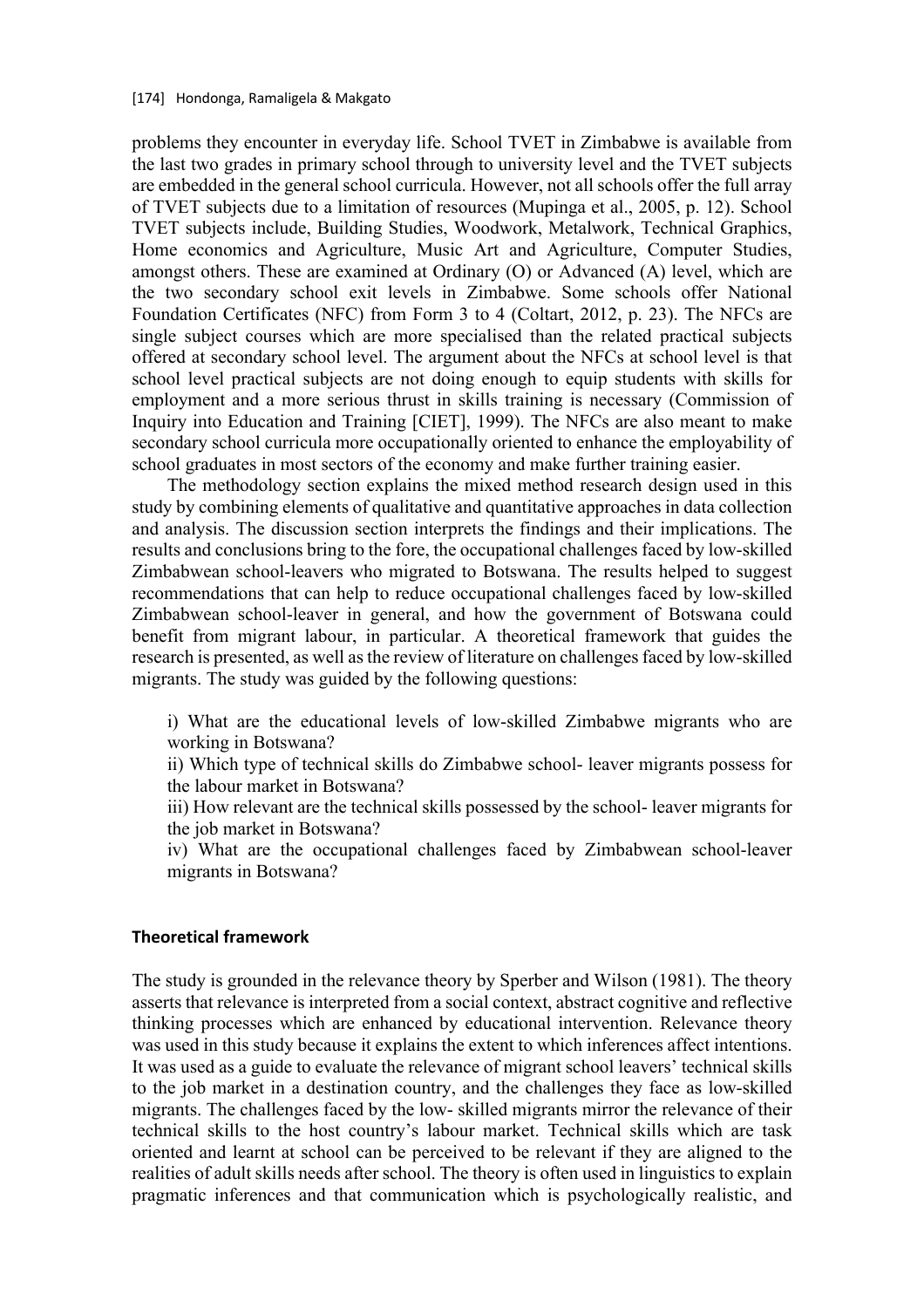empirically plausible (ibid). The relevance theory in this study, helps to explain the relevance of what is taught based on stated goals and objectives from school syllabi, and those skills needed for work.

Relevance theory acknowledges that humans have prospective intuitions and strive to find that meaning which fits their expectations of relevance in the mind. The theory suggests that in education, relevance is subjective to the expectations of the end user after a teaching and learning intervention and these expectations can be personal or functional. From one viewpoint, personal relevance at school level is when learning is connected to an individual student's interests, aspirations, and life experiences. Murinda (2014) argues that migrants perceive technical skills to be relevant if the skills enable them to get employment and increased income. From the other view point, curriculum relevance can be functional when migrants have the relevant skills to successfully execute the jobs they get to the satisfaction of employers (UNESCO, 2017). Relevance theory is therefore concerned with cost-benefit trade-offs; effort put in should yield relevance (Sperber & Wilson, 1981). The elements in the cost-benefit trade-off are resources put in, cost of processing effort and the gains assumed at the end of the process. School leavers expect acquired technical skills to enable them to find economic opportunities for survival.

#### **Literature review**

#### *Challenges faced by Migrants- a Literature Review*

It appears that low-skilled migrants face several challenges despite the call by United Nations' Sustainable Development Goal (SDG) goal number 10.7 which calls for "safe, regular and responsible migration through implementation of planned and well-managed migration policies to reduce inequality within and among countries" (United Nations, [UN], 2017). Despite the anticipation for better economic opportunities after migration, Crush et al*.* (2017, p. 13) posit that low technical skills hinder migrants' opportunities for decent jobs in the host country's labour market. As a result, low-skilled migrants' challenges emanate from their failure to secure decent jobs and residence permits in a host country since their skills may not be regarded as "scarce", specialised and functionally relevant to benefit the host country. Other common challenges include poor social networks, language problems and, poor social integration in the societies they live in (UN, 2017). It is also further observed by Fejes, Schreiber-Barsch and Wildemeersch (2020) that it is not only the inability to converse in local languages but also not understanding the cultural values of the receiving country that can pose greater challenges to labour migrants.

#### *Lack of recognition of low educational qualifications and skills*

Lucci et al. (2016) found that in Europe, for example, migrants with low skills and qualifications are more likely to find jobs in the informal sectors where the general rewards are generally low which in turn, will affect the quality of migrants' lives. In Africa, studies by IOM (2016, p.3) have shown that in Kenya about Somali low-skilled migrants, and those from Eritrea to Saudi Arabia, young migrants and refugees with low educational qualifications live in crowded camps and cannot access decent jobs. Study findings by IOM (2016); Mlambo (2017); and Pellizzari (2010) suggest that low-skilled migrants tend to take up those jobs which are not taken up by citizens to sustain themselves, especially those jobs which are menial and of low-level wages. In such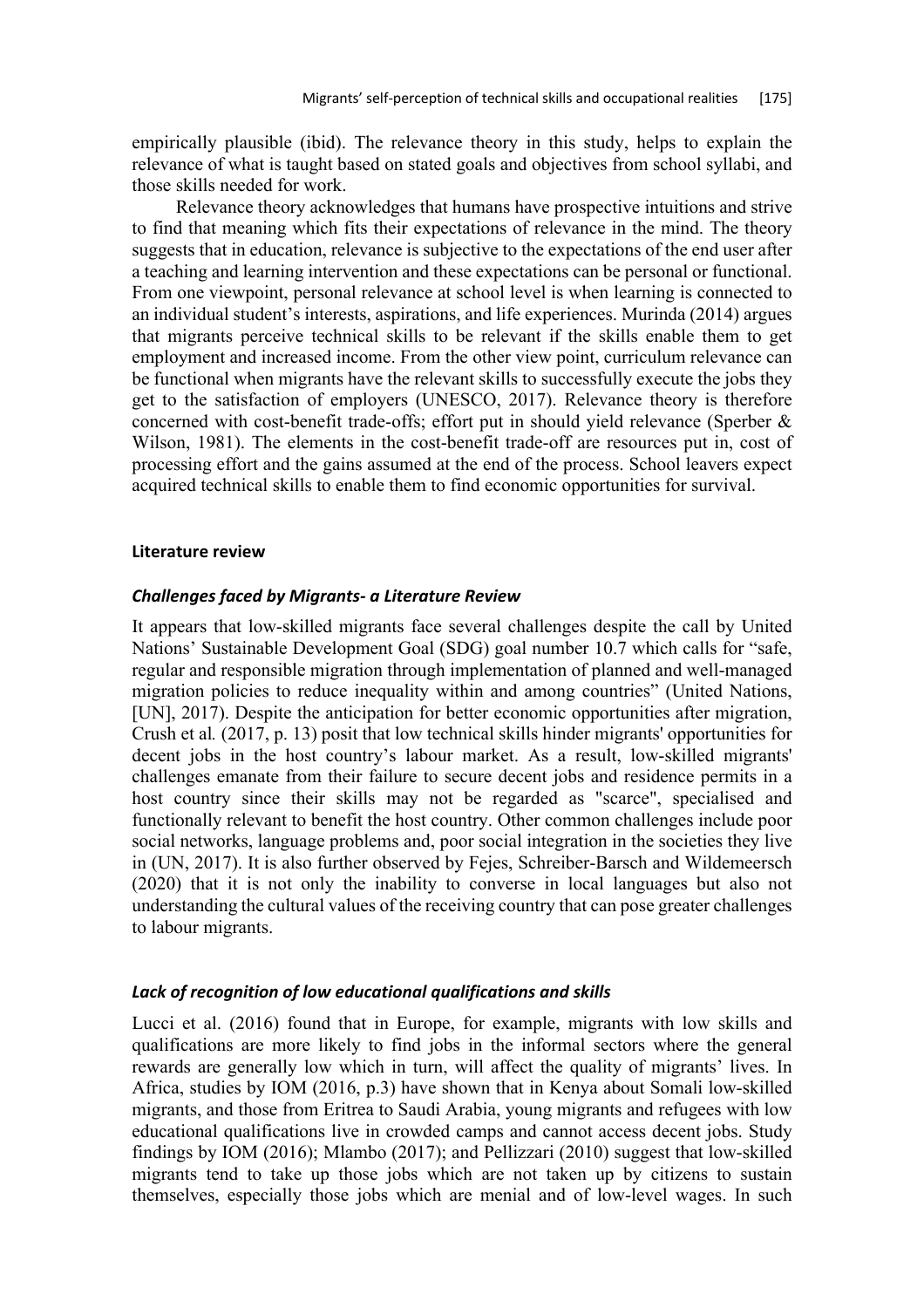circumstances, migrants face further challenges of social integration, poor personal economic status and development.

## *Challenges to find jobs*

Anatol et al. (2013, p. 25) found that migrants often rely on personal networks and family ties for the first jobs, and survival in the initial days in a receiving country. Thebe (2017) argues that personal networks help with information about job opportunities through referrals. For example, Pellizzari (2010) found that more than one third of low-skilled workers in Europe reported that they found their jobs through friends and relatives. In Italy, about 42% of low-skilled migrant workers indicated that they found their first jobs through personal contacts as compared to 31% of citizens (ibid). In another study, Konle-Seidl (2018, p. 23) notes that labour migrants who enter in a country without a job offer find it difficult to get jobs due to legal restrictions on the labour market, and rely on social networks to get their initial jobs. It is, therefore, more likely that people migrate to those countries where they have friends and relatives for better arrival reception.

In another study by Colussi (2015), findings suggest that migrants of the same nationality, religious background and speakers of the same language frequently refer each other to their employers leading to increased rate of arrival job offers to migrants. For instance, the same study accounted for 26% of non-Western migrants who got their first jobs in Denmark through social and personal contacts. In a similar study in South Africa by Mlambo (2017, p.14) findings suggest that, to a greater extent, Somali migrants are more likely to find jobs in companies aligned to people of the same religion or they would work alongside each other in the informal sector. However, both studies note that social networks build working cohorts which have negative effects on social integration of migrants, slow acquisition of local languages and new skills, reduced job search efforts to some migrants in so far that they may stay for a long duration without jobs, bound in the cohorts (ibid).On the same note, Heimo et al. (2020) found that amongst peers, the level of skills transfer depends on "mutual learning, a sense of peerness, and a low hierarchy in the group" (ibid). This suggests that low-skilled migrants can learn from each other in non-formal situations in the workplace.

#### *Language challenges*

The ability to speak local languages in a destination country has proved to be an important skill for migrants to overcome challenges of social integration, economic development, development of other new skills and, a major factor in placing a migrant into the labour market (Sanz, 2018, p. 23; Chiswick & Paul, 2014, p. 5). For example, Lochmann et al. (2018) established that there is a positive correlation between ability to speak local languages and probability of getting jobs in France. Similar results were noted in Germany by Chiswick and Miller (2011) and in the United Kingdom by (Dustmann et al., 2010). Therefore, the aforementioned studies suggest that migrants gainfully learn the local languages through social interactions in the communities they stay and at work. For instance, a study in France by Lochmann et al. (2018) revealed that in 2013 alone, 65% of migrants with very good French speaking and writing skills had jobs compared to 56% who had limited skills of the language. In the other years, statistics were at 59% to 43% in 2011, and 48% to 32% in 2010 on employability rate after language lessons (Colussi, 2015). This implies that, ability to speak a local language yields positive results on employability of migrants. In the UK Dustmann et al. (2010) found that ability to speak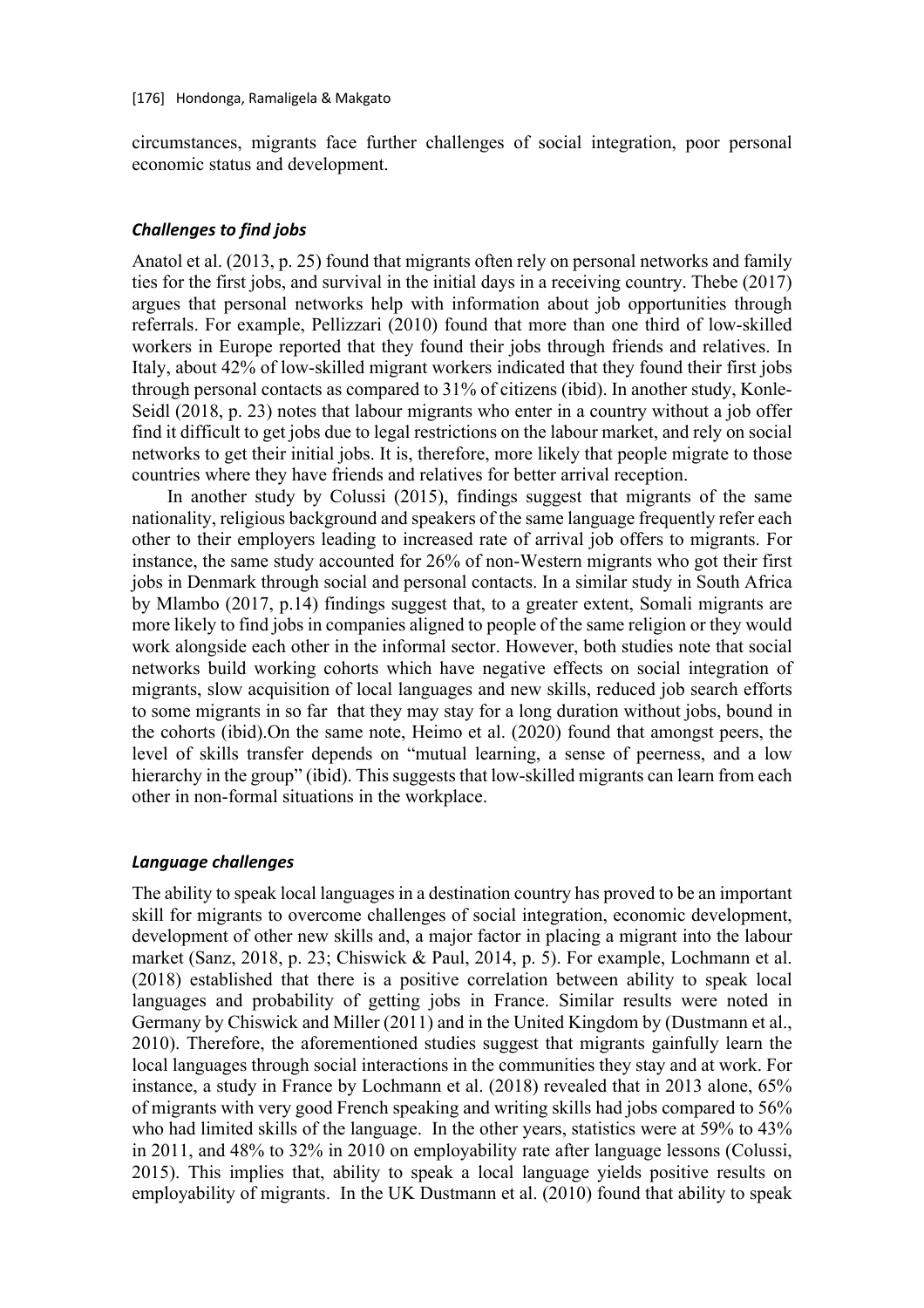English influences the migrant's market value in the labour market; in terms of productivity and level of income and, this could apply to migrants in other countries.

The importance of language proficiency in migration between Zimbabwe and Botswana was determined in this study. There are common ethnic languages between some tribes in the two countries, and English is the official language used for communication and doing business. However, Botswana has several native languages which migrants must cope up with in their job searches (Chebane, 2016). The challenges of not being conversant in Botswana native languages for school- leaver migrants were explored in this study.

#### *Level of technical skills and migrants' jobs*

Andersson et al. (2019) argue that the increasing number of low-skilled refugees' in Europe contributed to the growth of low paid jobs. The low- skilled migrants often take up those jobs which are mostly menial, temporary, and short term contracts in nature that are often shunned by citizens (Dadush, 2014; Campbell and Crush, 2012). In another study, Benach et al. (2011) found that low-skilled migrants find jobs more easily in the agriculture, food processing and construction sectors. These sectors require abundant manual labour but often, migrants with low skills have challenges of securing work permits because of their low human capital. Therefore, it can be argued that the level of technical skills impact on migrants' placement in the labour market in a host country with debatable effects on their economic prosperity. A survey on employment of low-skilled labour in Europe by Dengler and Matthes (2018) revealed that, on one hand, regulations of labour markets generally push people with low human capital to low-wage jobs. As a result, migrants in the low- skills category tend to have limited job mobility. However, Sanz (2018, p. 21) and UNESCO (2017b, p. 23) observed that, to a lesser extent, improved personal, job and informal social networks overtime make low-skilled migrants to learn new skills and occupy better jobs resulting in other reduced social challenges.

Several other studies by Segatti (2017, p. 18); Mlambo (2017, p. 14), Dadush (2014) and OECD (2017) indicate that low-skilled migrants take up even those jobs shunned by citizens and at times they work where their safety is compromised. For instance, the African Centre for Migration and Society [ACMS] (2017) revealed that foreign born migrants in South Africa are more likely to be employed in precarious jobs in the informal sector, on short contract and low- paying jobs where they are likely to be exposed to several challenges. Hence, this study investigated challenges faced by low-skilled migrants in Botswana.

#### **Research methodology**

The study was conducted in the South East district of Botswana which included Gaborone, the capital city of the country. This region was chosen because it covers the main economic hub in the country and several migrant workers would be found working in this region in various sectors. Other regions of the country have limited economic activities because of the dry weather conditions affecting the greater of Botswana. The study was conducted between February and September of 2020.

The researcher used a mixed method research design combining elements of qualitative and quantitative approaches in data collection and analysis in one research (Johnson et al., 2007, p. 124). The elements included viewpoints, data collection and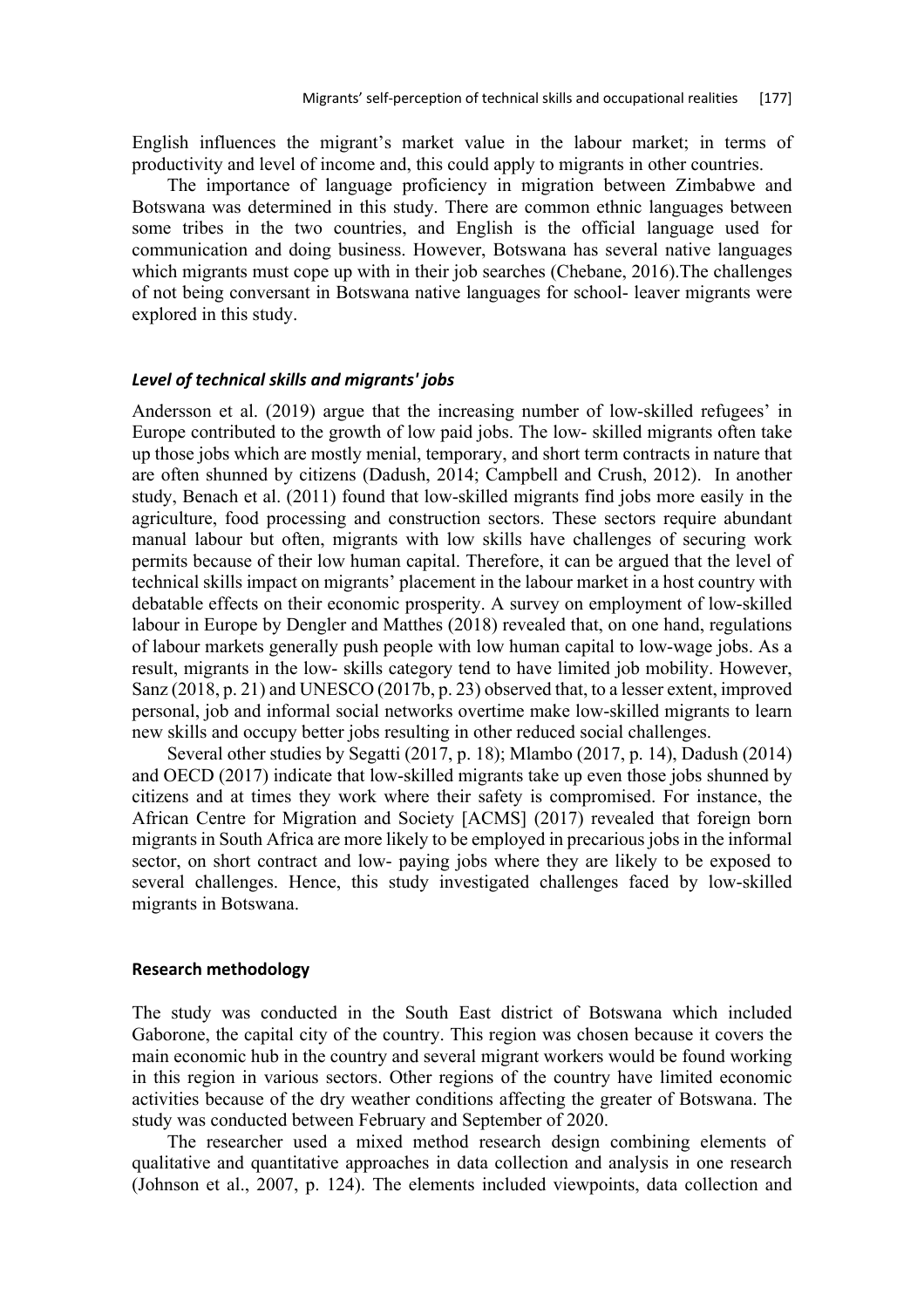presentation methods, inference techniques for the broad purposes of breadth of understanding, and corroboration. Tieddlie and Tashakkori (2013, p. 11) argue that mixed method research design provides for triangulation of data collection and analysis methods. A systematic sampling design which is a mixed sampling design with characteristics of both probability and non-probability sampling methods (Kumar, 2011) was used to select participants from a target population of migrant Zimbabweans working in different job sectors including construction, farming, and domestic jobs. Probability sampling was used to select areas where the participants were to be drawn from within the region, and random sampling was done to get the exact participants for the research. Probability sampling was chosen as it afforded an equal and independent chance for all Zimbabwean migrant school-leavers in the chosen clusters to be picked for the study (Kothari, 2014; Kumar, 2011). Questionnaires were administered on 60 school leaver migrants and 19 responded to the interviews during data collection.

Questionnaires were used to collect quantitative data, whilst interviews collected qualitative data to allow narrative accounts to be heard and probing for further clarifications (Creswell & Plano Clark, 2007, p. 5). The questionnaires were in English comprising definite and predetermined items derived from the research questions and literature review. Some items of the questionnaire were close-ended whilst others were open-ended to invite the respondent to clarify experiences. The questionnaire had three (3) sections and thirty items (30). Section A had items asking for biographical data about the migrants. Section B asked for TVET subject(s) done at school, dates of migration, and economic activities migrants were engaging in Botswana. The last section C solicited for the occupational realities and challenges faced by Zimbabwean school-leaver migrants in Botswana.

The researcher hand-delivered the questionnaires with an introductory letter requesting respondents to answer and return the questionnaires. Where respondents requested time to answer the questionnaire, the researcher personally followed up to ensure maximum return of completed questionnaires. The questionnaire was tested for stability and homogeneity to ensure its reliability. To achieve this, the questionnaire was adjusted and re-administered with the same participants on whom piloting was done with the instrument as they were accessible to the researcher. To ensure validity of instruments, each research question was treated separately and the type of data the research question solicited for, whether qualitative or quantitative was first established (Cohen et al., 2007, p.133).

Interview guides were used to collect qualitative data for methodological and respondent triangulation. The guide had predetermined qualitative open-ended questions to get valid and reliable comparable primary data especially when participants were to give clear explanations of their experiences (Cohen et al., 2007). The guide helped the interviewer to have a smooth flow of questioning and recording during the interview, even after digressing when probing some questions for clarification. This helped in getting specific responses which were not likely to come out of a questionnaire, especially views and opinions (Creswell, 2007). The guide was given to the research participants ahead of the scheduled interview time to prepare responses, in some cases. Some of the interview were conducted in Shona, the native Zimbabwean language and later encoded to English. The purpose of the interview was explained first to seek consent and rapport with the interviewee and to get accurate data. For ethical reasons, permission was first sought to record the interview so that the researcher did not need to take notes during the interview. Interviewees were coded M1-M19 (M standing for Migrant) and the same codes were used to present the interview data results. Coding was done for ethical reasons as a way of protecting interviewees' anonymity and confidentiality.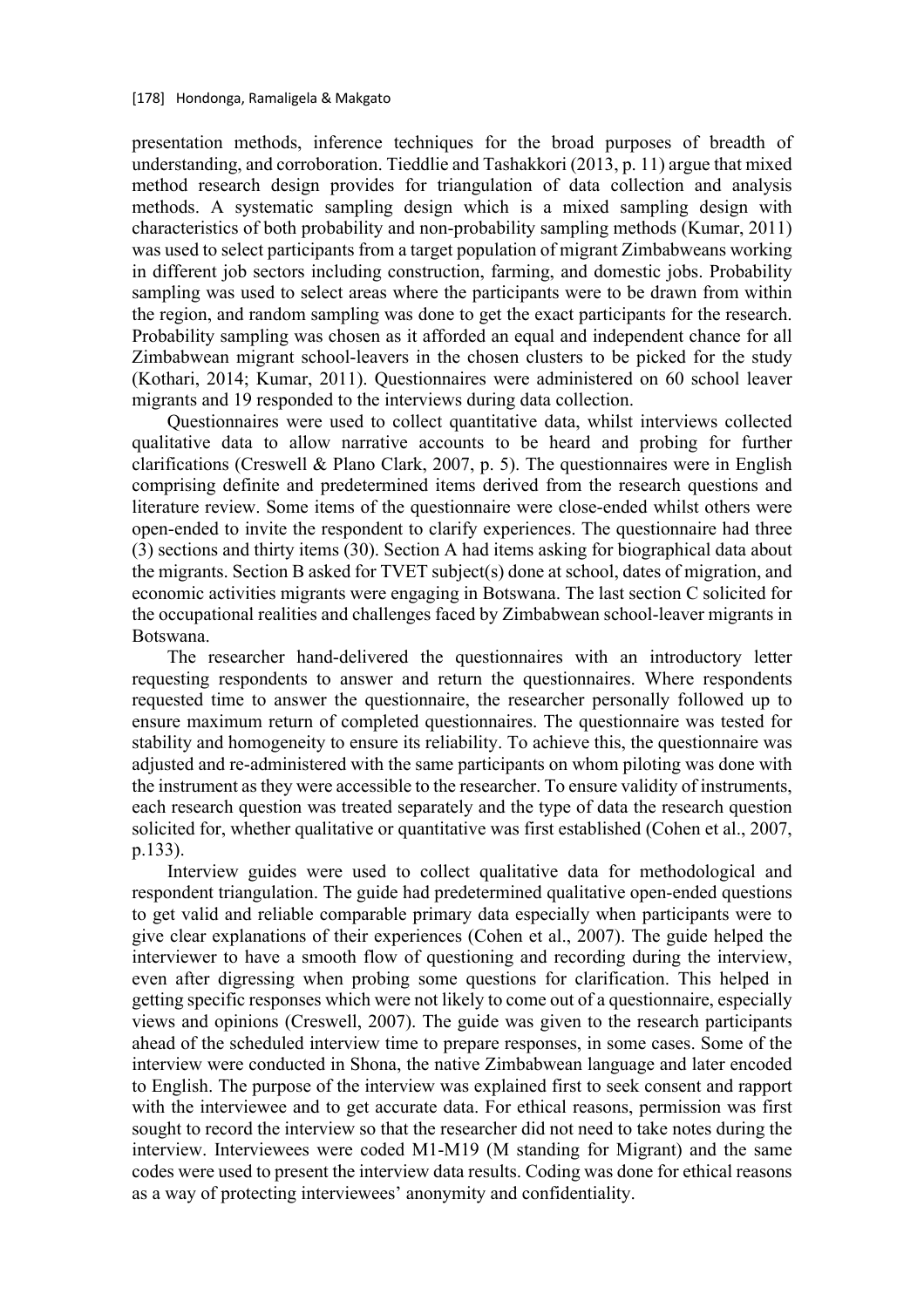Data analysis techniques for both quantitative and qualitative data were used concurrently since the mixed method design allowed this from data gathering (Creswell, 2007). Questionnaire quantitative data were analysed using descriptive statistics with the aid of SPSS. Narratives were used to analyse qualitative data.

### **Results**

Since the study used a mixed method research design, data was analysed using both statistical and qualitative techniques concurrently. This was done to explain the inferences from the statistical data and relationships between responses to the research questions.

## *Migrants' bio data*

The participants who responded to the questionnaire were 60, and the total number was dominated by males who were  $n=49$  (81.7%) and  $n=11(18.3%)$  females. The findings suggested that there were more male than female Zimbabwean low-skilled migrants in Botswana. Statistics suggest that the low-skilled migrants were around 18 years by the time they migrated. This is implies that they migrated after completing high school at 16 years which is the exit age at Ordinary level and 18 years at Advanced level according to the Zimbabwean school education cycle (Coltart, 2012). However, it can be stated that the study did not achieve statistical representation of the low-skilled migrants in Botswana since there is no accurate number of this cohort of migrants. Several low skilled migrants entered into Botswana are living and working in the country illegally and cannot be tracked (Mlambo, 2017).

#### *Migrants' qualifications and their relevance*

A question was asked to establish the high school qualifications of the migrants by the time they migrated to Botswana. An analysis was also done to check the relevance of the qualifications and technical skills migrants learnt as shown in the cross tabulation below in Table 1.

| Qualifications          |        | How do you rate the relevance of your qualifications with the job-<br>market? |              |          |       |  |
|-------------------------|--------|-------------------------------------------------------------------------------|--------------|----------|-------|--|
|                         |        | Relevant                                                                      | Not Relevant | Not Sure | Total |  |
| Zimbabwe                | Junior | 11                                                                            | າ            |          | 13    |  |
| Certificate             |        |                                                                               |              |          |       |  |
| Ordinary Level          |        | 30                                                                            | 4            | 4        | 38    |  |
| Ordinary level with NFC |        | 3                                                                             |              | $\Omega$ | 4     |  |
| Advanced level          |        | 4                                                                             | $\theta$     |          | 5     |  |
| Total                   |        | 48                                                                            |              |          | 60    |  |

Table 1. Rating on relevance of migrants' qualifications with the job market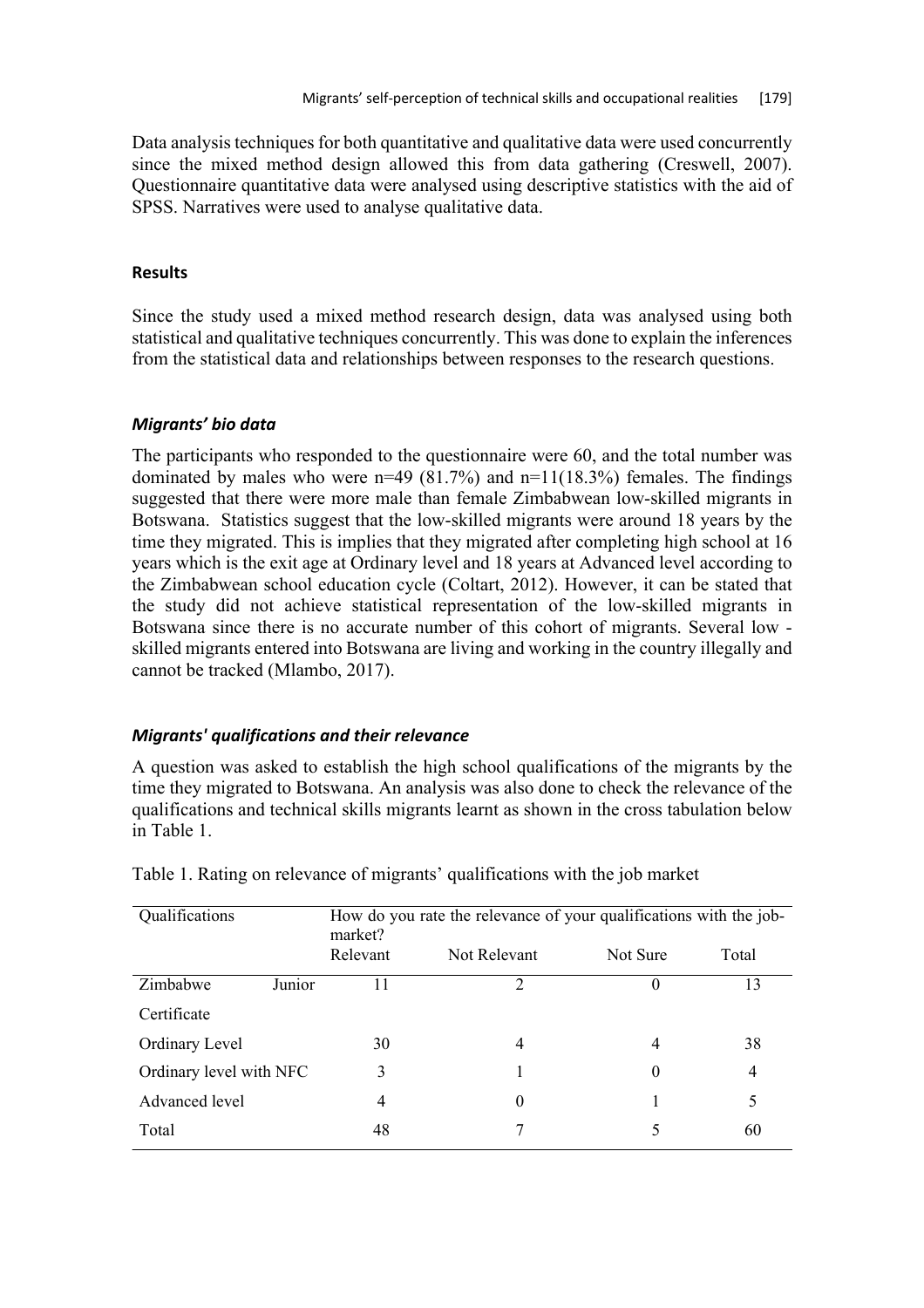Findings in Table 1 indicated that most of the respondents completed "O" Level which is the lower high school exit point in Zimbabwe. Amongst those migrants with "O" level qualification, a few of them have an additional NFC qualification in different practical subject areas and, they indicated that their qualifications and skills were relevant to the job market in the host country. However, those respondents who had 'A' level high school qualifications and were fewer than those who did "O" level maybe because with 'A' level some school leavers enroll into universities, technical colleges or other professional courses other than to migrate (Munetsi, 1996). With only high school elementary technical skills, such migrants are regarded to be low-skilled (Chiswick & Miller, 2011).

It was necessary to find out how migrants perceived the relevance of the technical subjects they did to the type of jobs migrants engaged in to sustain their livelihoods in Botswana, and the results are in Table 2.

| Subject                   | Rating on relevance of subject technical skills to the job market |              |          |       |
|---------------------------|-------------------------------------------------------------------|--------------|----------|-------|
|                           | Relevant                                                          | Not Relevant | Not sure | Total |
| Woodwork                  | 6                                                                 | 0            | $\Omega$ | 6     |
| <b>Building Studies</b>   | 20                                                                | 5            | 2        | 27    |
| <b>Technical Graphics</b> |                                                                   | 0            | $\Omega$ | 1     |
| Agriculture               | 15                                                                |              | $\Omega$ | 16    |
| Food & Nutrition          |                                                                   | 0            | $\Omega$ |       |
| Fashion & Fabrics         | 3                                                                 |              | 2        | 6     |
| <b>Computer Studies</b>   | $\Omega$                                                          | 0            |          |       |
| Metal Work                |                                                                   | 0            | 0        |       |
| None                      |                                                                   |              |          |       |
| Total                     | 48                                                                |              | 5        | 60    |

Table 2. Rating on relevance of subject technical skills with job market

Table 2 shows that most respondents had done a TVET practical subject at school. Building Studies was done by most respondents, followed by Agriculture, Woodwork and Fashion and Fabrics alike. Interview results revealed that most schools were offering Building Studies and Agriculture maybe because the subjects did not require expensive training consumables and electricity, as such the subjects could be institutionalised even in remote rural settings (Misozi et al., 2013). Findings revealed that most migrants found the technical skills they acquired in the subjects to be relevant in the job market of the host country.

## *Sectors where low-skilled migrants worked in Botswana*

Data in Table 3 below shows the subjects done by migrants with sectors where migrants were working, and the information helped to establish if the TVET subjects and technical skills learnt by migrants (see Table 2) were related to the job sectors they worked in Botswana.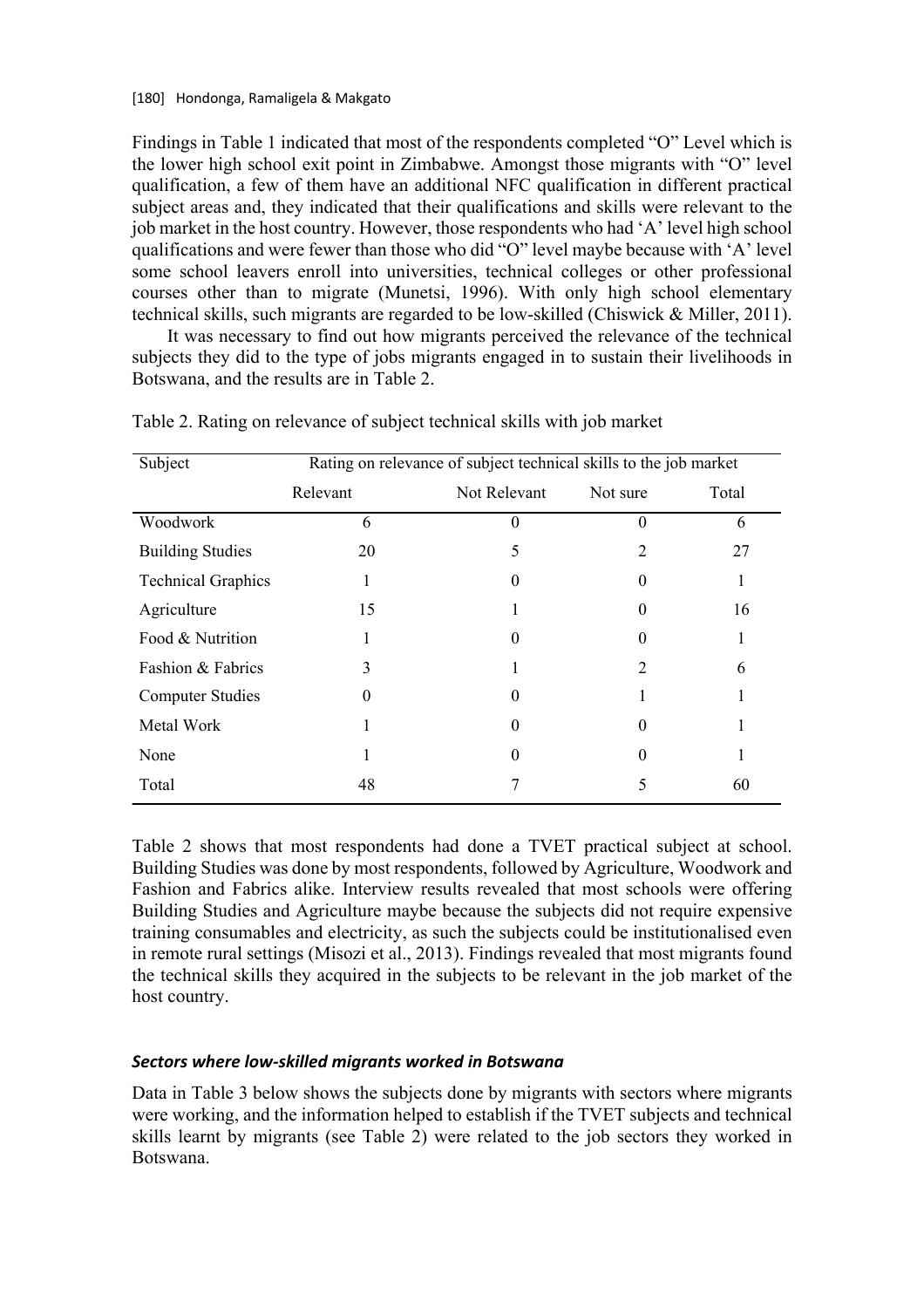|                 | Job sectors where migrants worked |                  |                                                             |                  |                  |       |
|-----------------|-----------------------------------|------------------|-------------------------------------------------------------|------------------|------------------|-------|
| Subject         |                                   |                  | Construction Agriculture Manufacturing Domestic Landscaping |                  |                  | Total |
| Woodwork        | $\overline{5}$                    | $\boldsymbol{0}$ | $\boldsymbol{0}$                                            | $\boldsymbol{0}$ | $\mathbf{1}$     | 6     |
| <b>Building</b> | 26                                | $\theta$         | $\boldsymbol{0}$                                            | $\mathbf{1}$     | $\theta$         | 27    |
| <b>Studies</b>  |                                   |                  |                                                             |                  |                  |       |
| Technical       | 1                                 | $\theta$         | $\boldsymbol{0}$                                            | $\boldsymbol{0}$ | $\theta$         | 1     |
| Graphics        |                                   |                  |                                                             |                  |                  |       |
| Agriculture     | 13                                | $\mathbf{1}$     | $\mathbf{1}$                                                | $\mathbf{1}$     | $\mathbf{0}$     | 16    |
| $\&$<br>Food    | $\mathbf{1}$                      | $\theta$         | $\theta$                                                    | $\boldsymbol{0}$ | $\Omega$         | 1     |
| Nutrition       |                                   |                  |                                                             |                  |                  |       |
| Fashion<br>$\&$ | $\boldsymbol{0}$                  | $\boldsymbol{0}$ | $\mathbf{1}$                                                | 5                | $\boldsymbol{0}$ | 6     |
| Fabrics         |                                   |                  |                                                             |                  |                  |       |
| Computer        | 1                                 | $\theta$         | $\boldsymbol{0}$                                            | $\boldsymbol{0}$ | $\theta$         | 1     |
| <b>Studies</b>  |                                   |                  |                                                             |                  |                  |       |
| Metal Work      | 1                                 | $\theta$         | $\theta$                                                    | $\boldsymbol{0}$ | $\theta$         | 1     |
| None            | $\theta$                          | $\theta$         | $\theta$                                                    | 1                | $\theta$         | 1     |
| Total           | 48                                | 1                | 2                                                           | 8                | 1                | 60    |

Table 3. Subjects done by migrants with sectors where low- skilled migrants worked

Table 3 shows that most of the low-skilled migrants were working in those sectors related to the subjects they had done at school that is, in the construction sector, followed by those working in domestic jobs, manufacturing sector and in agriculture related jobs, respectively. Therefore, results suggest that the low-skilled migrants were working in the construction sector where most people with skills from Building Studies and Woodwork worked.

Although the results revealed a lower number of migrants in domestic jobs, this does not suggest that the sector needs high skills. The low numbers can be because jobs in the domestic realm are difficult for migrants to obtain, however not because the jobs need high skills. Often job seekers and researchers lack access to enter the relatively private areas (Ibnu et al., 2021). However, findings by Ibnu et al. (2021) were that women migrant workers who work as domestic workers do not get good treatment from their employers as compared to native employees of the same skills level, which is a notable challenge in this sector. Further studies could be done to find out specifically why there could be fewer low-skilled migrants working as domestic workers in Botswana.

It was also necessary to find out the nature of contracts low-skilled migrants had by each job sector. Results are indicated in the cross tabulation shown in Table 4.

## *Nature of contracts for low-skilled migrants*

The nature of contracts low-skilled migrants had, whether long or short term contracts and the sector where they worked are shown in Table 4.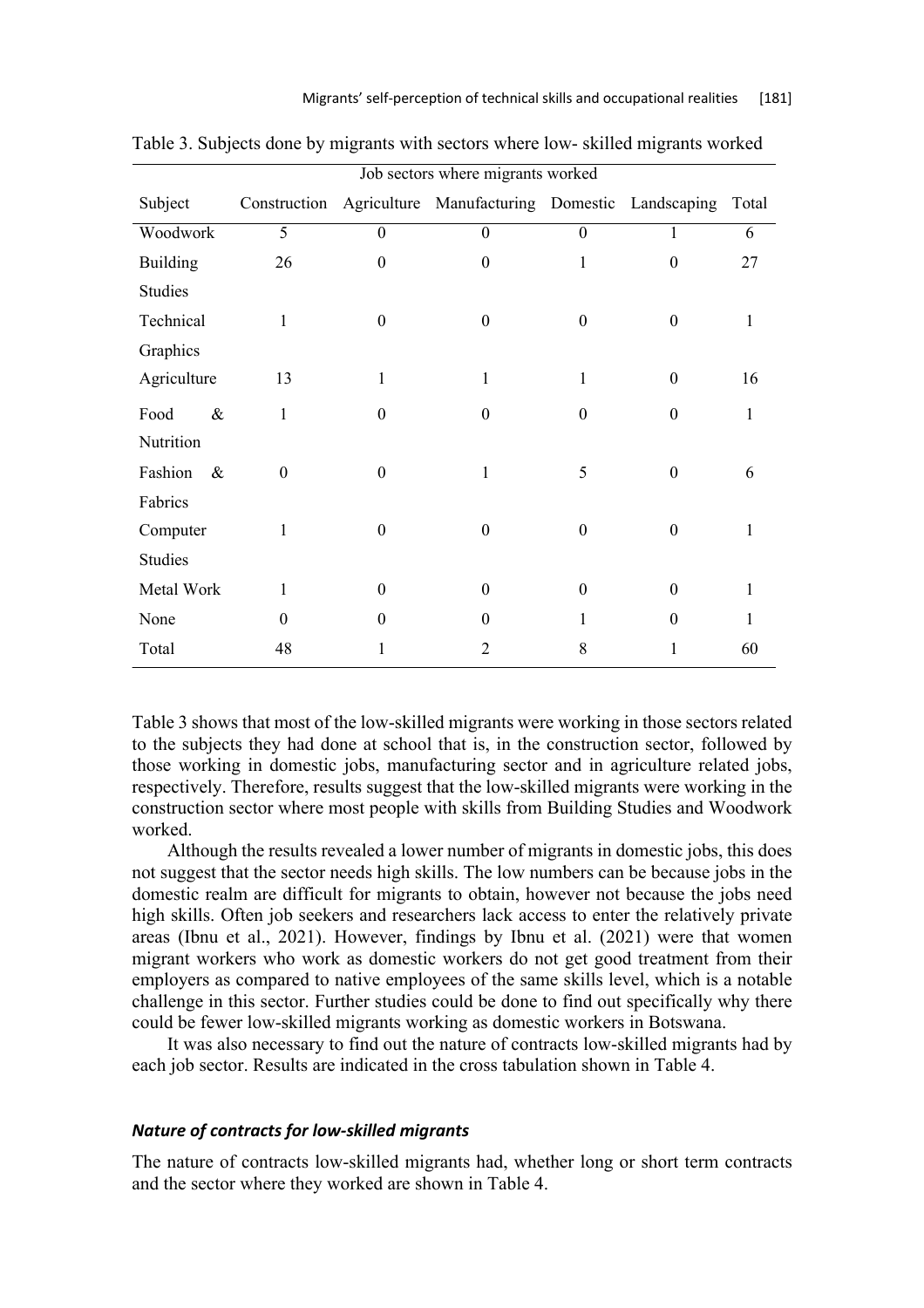#### [182] Hondonga, Ramaligela & Makgato

| Nature of Work  |    | Job Sector<br>Construction Agriculture Manufacturing Domestic Landscaping |   |          | Total |
|-----------------|----|---------------------------------------------------------------------------|---|----------|-------|
| Fixed long term | 2  |                                                                           |   |          |       |
| Short term work | 39 |                                                                           |   |          | 50    |
| Project based   |    | $\theta$                                                                  |   | $\theta$ |       |
| Total           | 48 |                                                                           | 8 |          | 60    |

Table 4. Nature of contracts for low-skilled migrants with job sectors

Table 4 shows that most school leaver migrants were engaged on short term contract casual jobs yet a few had fixed long-term contracts. This larger number of migrants on short contract jobs worked in the construction sector which, by its nature, is a sector characterised by short duration and once-off jobs. Low-skilled migrants possibly and easily get jobs in the construction and agriculture sectors because the sectors generally require abundant manual labour on short durations. These jobs may be shunned by even those citizens with low job-skills. The agricultural sector in Botswana opens up for seasonal jobs of short durations in the vast cattle and food production farms, and tends to employ several migrant workers. The government of Botswana issues work permits for low-skilled farmworker jobs such as herd boys for as long as the applications are supported by the employers. The few migrants who are employed on fixed long-term contracts may have gained some recognised local work experience because of their long stay in the country. However, it was necessary to find out how the low-skilled migrants perceived the relevance of their technical skills to the jobs they were doing, their perceptions are shown in Table 5.

# *Perceptions on the relevance of technical skills acquired in the learning of TVET subjects at school in enhancing employment chances*

This question was asked to obtain the views and perceptions of low-skilled migrants domiciled in Botswana on the relationship between TVET technical skills learnt in school (see Table 2) and the skills needed in the workplaces based on their experiences (RQ iii). Although respondents were asked to provide a rating from "Relevant", "Not relevant" and "Not sure", they were also given chance to elaborate on their perceptions on the questionnaire and through interviews. Ratings by the respondents are summarised in Table 5.

| Rating       | Frequency | Percentage |
|--------------|-----------|------------|
| Relevant     | 48        | 80.0       |
| Not Relevant | 7         | 11.7       |
| Not sure     |           | 8.3        |
| Total        | 60        | 100.0      |

*Table 5. Rating on relevance of technical skills to available jobs*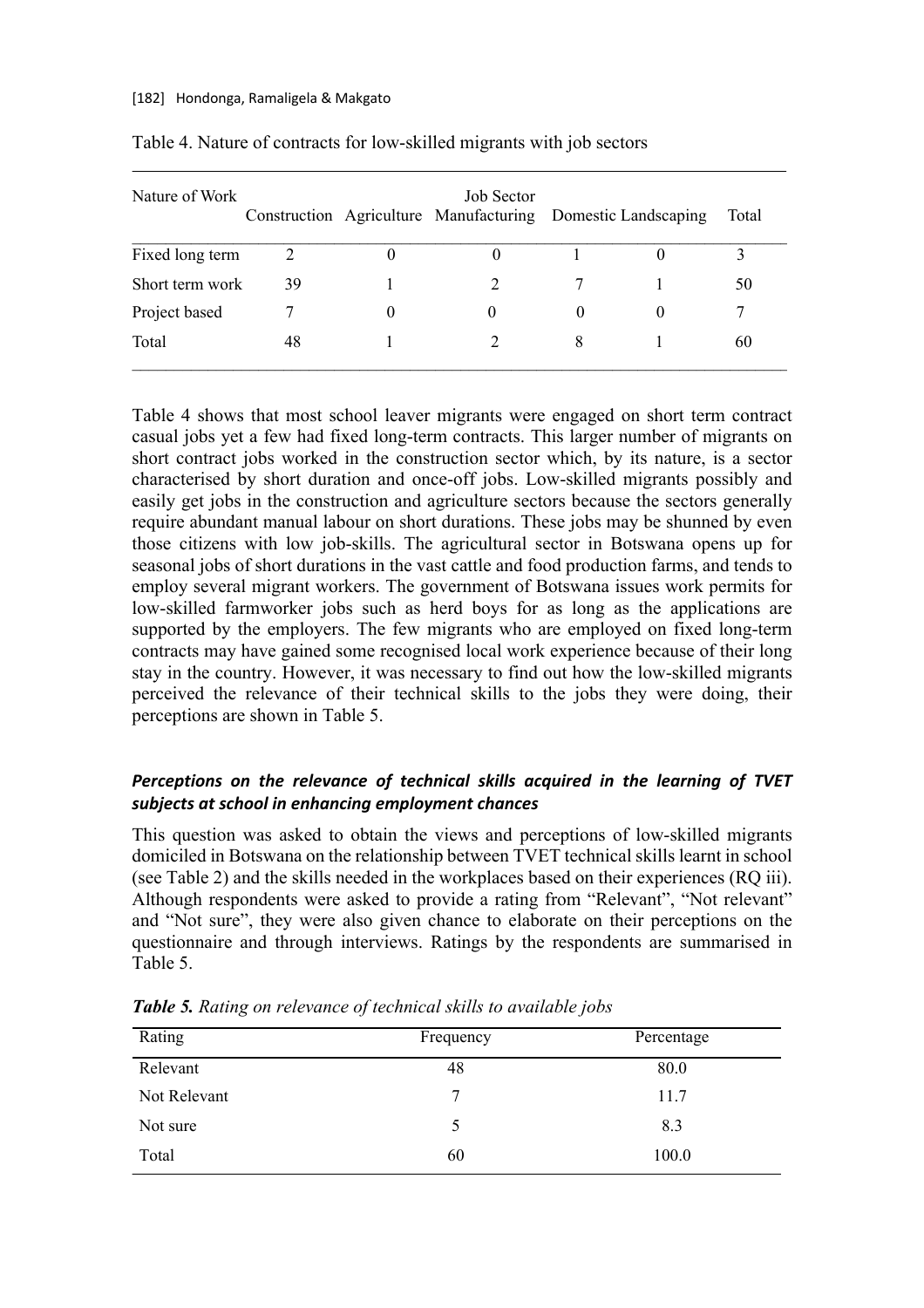In Table 5, data shows most of the respondents perceived the technical skills they acquired from school to be "*Relevant"* as they were able to be effective and accomplish their tasks. Murinda (2014) argues that migrants would perceive technical skills to be relevant if the skills enable them to get employment and increased income. According to Sperber and Wilson (1981), the relevance theory, indicates that humans acknowledge prospective intuition of relevance once there is meaning in what fits the expectation of practical relevance. From a functional relevance perspective, most of the school leaver migrants concurred that they could adapt and adopt learnt skills to take up economic opportunities to sustain their livelihoods in Botswana (Jeon, 2019). If respondents' views can be considered as a measure of TVET curriculum relevance, Lauglo (2006) posits that curriculum relevance is seen through external effectiveness if migrants can get and perform their work effectively. On the other hand, some respondents indicated that the skills were '*Not relevant'* whilst others were '*Not Sure' if* the technical skills from TVET subjects were relevant or not to the type of jobs they were doing. These responses can be linked to some low skilled migrants who may have learnt new skills altogether from their peers overtime when they had worked alongside each other but had not done a related TVET subject in school (UNESCO, 2017, p. 23).

#### *Challenges faced by low-skilled Zimbabwean migrants in Botswana*

The study sought to establish challenges (RQ iii) faced by low-skilled school leaver migrants who were in Botswana. The questionnaire had a provision for respondents to state at least five (5) challenges they faced. Some respondents wrote less, but some wrote more than the requested number of challenges on the questionnaire, but all responses were captured hence the varying frequencies. These challenges are summarised in Table 6.

| Problem                                            | Frequency      | Percentage |
|----------------------------------------------------|----------------|------------|
| Lack of work/residence permit and arrest by police | 45             | 75         |
| Cannot work on big jobs                            | 2              | 3.3        |
| No payment after work                              | 12             | 20         |
| Limited power to negotiate high charges for jobs   | 7              | 11.6       |
| Failure to register companies                      | 2              | 3.3        |
| Limited technical skills for complex jobs          | 7              | 11.6       |
| Prolonged time with no jobs                        | 26             | 39         |
| Lack of money for food and accommodation           | 21             | 35         |
| Language problem                                   | 3              | 5          |
| Not being accepted by locals in communities        | 10             | 16.6       |
| No access to hospital services                     | $\overline{2}$ | 3.3        |
| Unaffordable cell phone & internet bundles         | 45             | 75         |

Table 6. Challenges faced by low-skilled migrants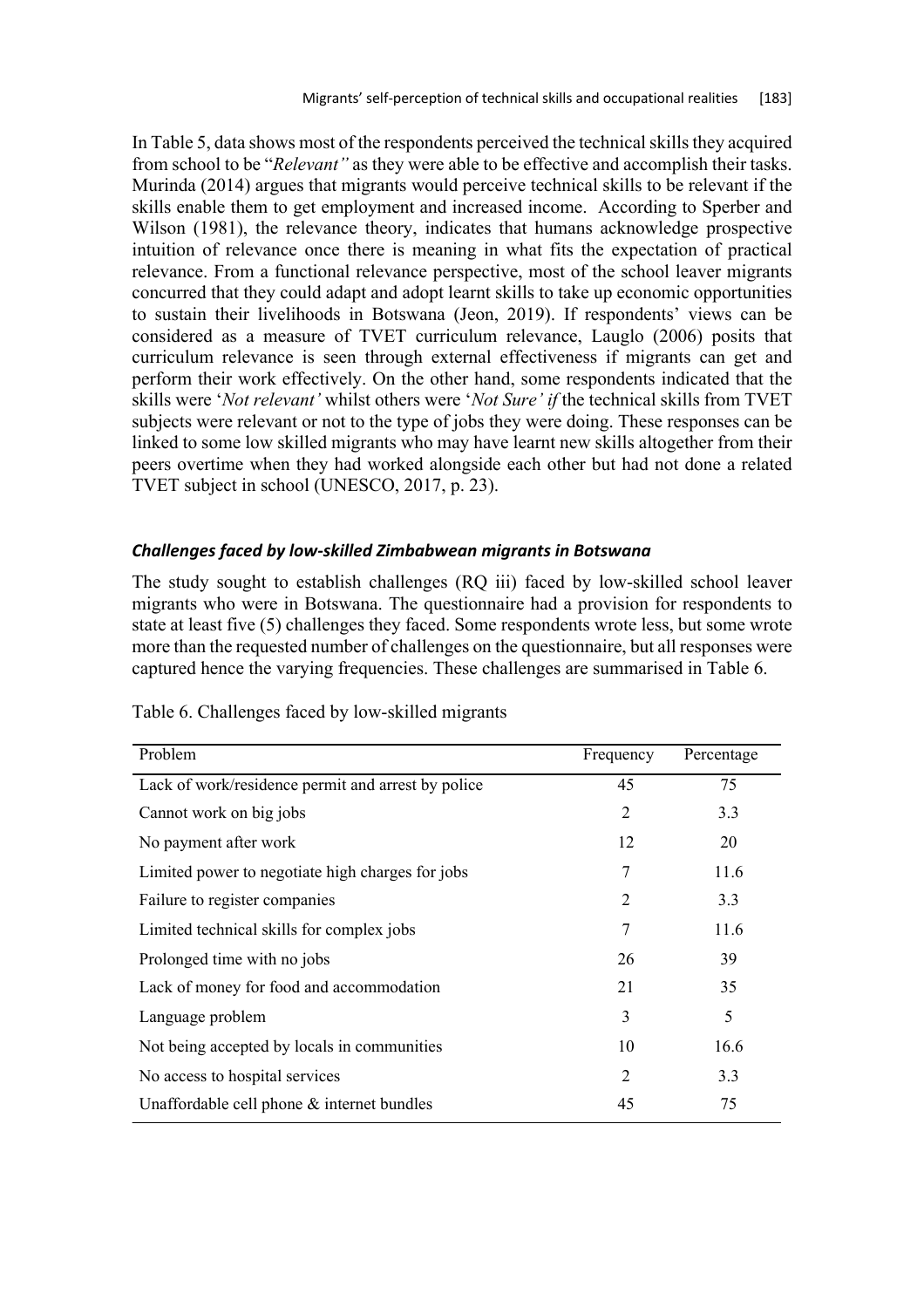[184] Hondonga, Ramaligela & Makgato

Amongst several challenges shown in Table 6, most of respondents indicated that they had a major challenge of acquiring work and residence permits. For instance, some respondents said:

**M2**: *I don't have a passport and any specialised training so it is zero chance to get a permit.* **M7:** *No employer offered to help me acquire a permit because of my low* 

*qualifications.*

A cross tabulation was done to check on the relationship of challenges with availability of work or residency permit. Table 7 shows these results.

| Challenges                                       | Do you have a work or residency permit? |                  |  |
|--------------------------------------------------|-----------------------------------------|------------------|--|
|                                                  | Yes                                     | N <sub>o</sub>   |  |
| Lack of work and residence permit                | $\theta$                                | 13               |  |
| Arrest by police for working without permit      | $\theta$                                | 13               |  |
| No payment after work                            | $\theta$                                | 5                |  |
| Limited power to negotiate high charges for jobs | 0                                       | 1                |  |
| Limited technical skills for complex jobs        | $\Omega$                                | $\overline{4}$   |  |
| Prolonged time with no jobs                      | $\theta$                                | 6                |  |
| Lack of money for food and accommodation         | 1                                       | 12               |  |
| Language problem                                 |                                         | $\boldsymbol{0}$ |  |
| Unaffordable cell phone $&$ internet bundles     |                                         | 45               |  |

Table 7. Migrant challenges and availability of residency and work permits

Table 7 shows that most of the migrants in this cohort cannot secure work or residency permits and this challenge in turn results in a myriad of their occupational challenges. This challenge of failing to get work or a residence permit is compounded by the nature of migration, whereby several young migrants from Zimbabwe cross the borders into Botswana illegally through ungazetted points and are not registered (Mlambo, 2017). Often, these young migrants stay illegally in Botswana as they cannot afford to obtain passports at home due to challenging economic conditions and red tape. The lack of a valid passport to obtain a permit is yet another source of other migrants' social, economic, and operational challenges in the host country. Furthermore, several low-skilled migrants only have embodied skills with no paper qualifications to show as a requirement when applying for permits (IOM, 2018). Nevertheless, several low-skilled migrants without working permits get arrested and are deported when they are caught working illegally.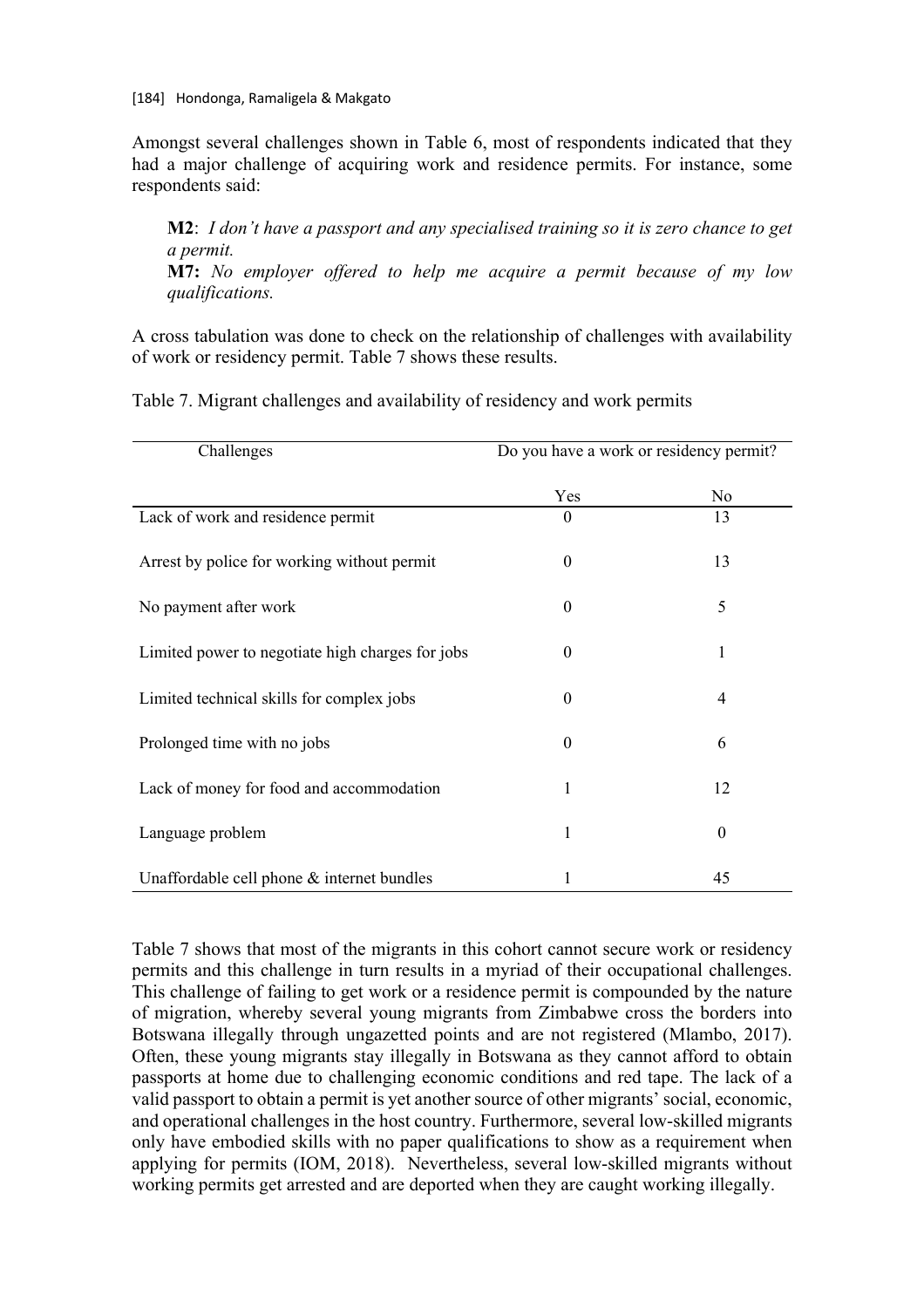Interviews revealed that often, to avoid arrests by police, migrants depended on establishing good rapport with employers for protection and not disclosing their legal status as well as taking risks when working without permits. Some migrants preferred to work in areas not frequented by police, and relied on communication with peers through phone calls, WhatsApp, and Facebook about police movement. The following was said by some migrants:

**M1 (construction):** *For the past 10 years, all people I worked for recommend me for other jobs. Employers protect us by locking us behind security walls and gates, bribing security officers, working at night and we work alongside locals as cover on some jobs.*

**M18 (domestic worker):** *We rely on communication through social media to alert each other on police movements, if there are police raids, we don't go out for work.*

Some respondents indicated that they had limited negotiating powers when charging and doing quotations for jobs, whilst others were forced to charge less than what citizens could charge for the same jobs. Therefore, this implied that low- skills limited migrants in this cohort, were restricted to low paying small jobs as a compromise to support their livelihoods. The following was said by some of the respondents:

**M8 (construction worker):** *People with projects just offer less money for a job, we end up taking the jobs because if I refuse my next brother will take it.* **M19 (domestic worker):** *In domestic jobs there are common unofficial rates that we negotiate around and some employers can offer if they have extra jobs and are happy with the way you work overtime.*

Despite migrants successfully completing their jobs, some employers reneged on paying for work done. Such employers would take advantage that the unregistered migrants cannot report such cases to the labour courts for protection since they do not have the right to render their services in the country without valid work or residency permit. At times they were arrested before they finished or got paid for work done.

Migrants also faced the challenge of prolonged non-working periods and they struggled to raise money for accommodation and food. Migrants ended up taking up any form of employment even the menial jobs not related to their experiences for payment. At times migrants depended on each other during the prolonged periods of unemployment. For instance, some respondents said:

**M1 (Construction worker***): We get small jobs for short durations, but at times we go for days and weeks with no work, it's difficult.*

**M11 (Domestic worker):** *I have my clients where I rotate for cleaning the house and washing on agreed rates. These employers trust and pay me well on time.*

Since migrants often rely on personal networks and referrals by peers and previous employers, these may hinge on availability of such gadgets as cell phones, the ability to buy internet bundles to facilitate communication on social networks, and freedom to move around in search of jobs. At times migrants do not have the gadgets nor are able to afford to buy bundles to communicate. When asked how they got their jobs, the following were some of the responses: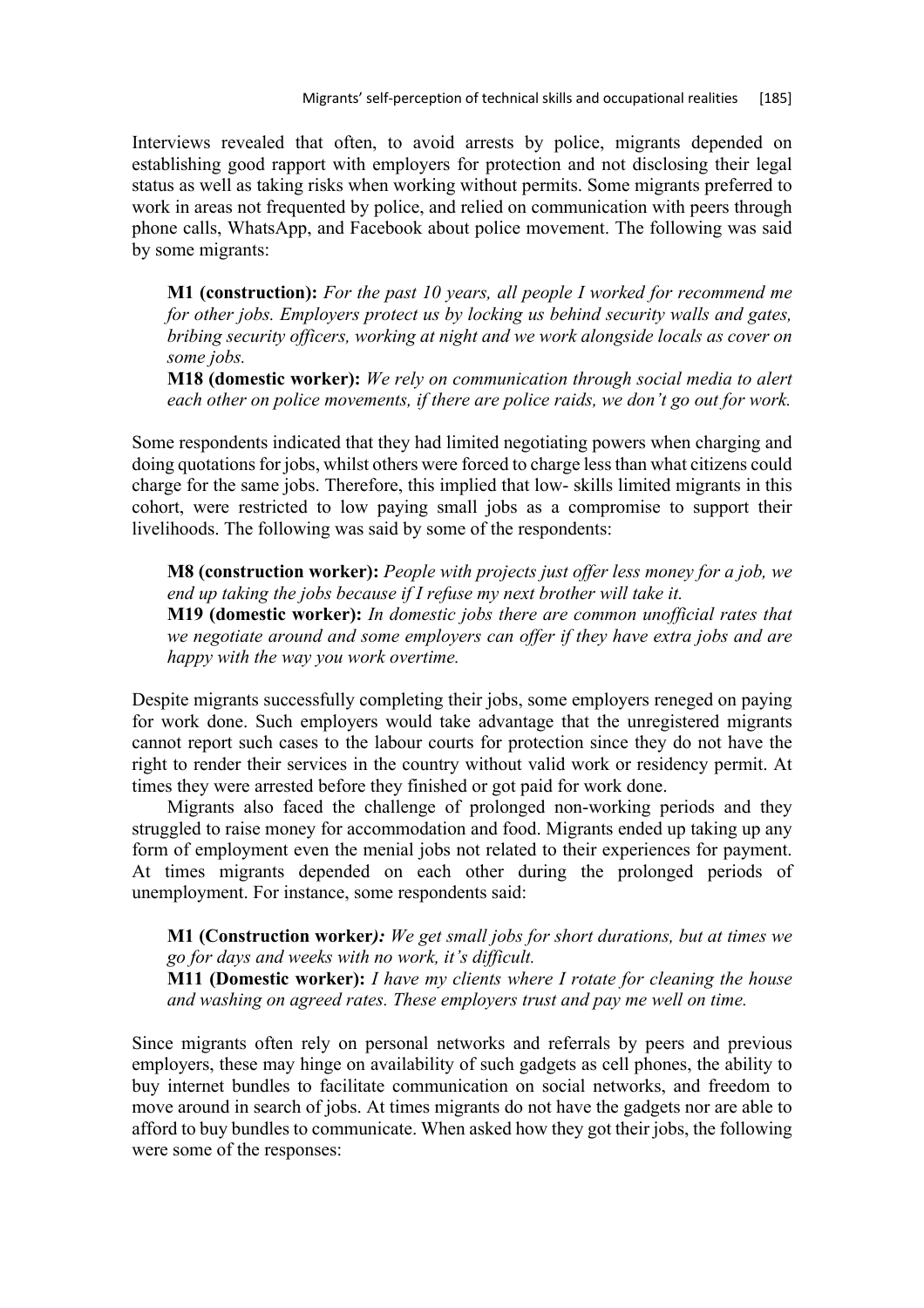**M3 (construction worker):** *Employers always refer us to their friends for the next jobs.*

**M10 (domestic worker):** *When I came to Botswana, my friend got me the first job and I also refer my brothers to possible which jobs I cannot do, especially the construction and other heavy jobs.*

Some respondents indicated that they had challenges of speaking local languages and this affected their job-search hence, prolonged durations without work and negotiation skills. Some communities in Botswana speak other different native languages other than the dominant Setswana, whilst Kalanga and Ndebele are dominant in the Northern region of Botswana which borders Zimbabwe (Chebane, 2016). Kalanga and Ndebele are also some of the native languages spoken in Zimbabwe, and Shona being the dominant language. Therefore, some migrants can be conversant with the Ndebele and Kalanga. Since this study was conducted in the Southern region of Botswana, in and around Gaborone the capital city of the country, Setswana is dominant and of course, with people who speak other native languages. Although English can be the common business language, not all migrants and citizens maybe so fluent. Languages spoken by migrants are in Table 8 and the perceived advantages of speaking local languages are summarised in Table 9.

## *Challenges of speaking local languages*

The challenges of speaking local languages were explored and how this impacted on the livelihoods of low-skilled migrants. Local languages spoken by migrants other than English are shown in Table 8.

| Local Languages    | Frequency | Percent | Valid Percent |
|--------------------|-----------|---------|---------------|
| Setswana           | 37        | 61.7    | 61.7          |
| Kalanga            | 10        | 16.7    | 16.7          |
| Kalanga & Setswana | 11        | 18.3    | 18.3          |
| Ndebele            |           | 1.7     | 1.7           |
| None               |           | 1.7     | 1.7           |
| Total              | 60        | 100.0   | 100.0         |

Table 8. Local languages spoken by school leaver migrants in Botswana

As shown in Table 8, except for one, all other respondents could speak at least one local language in Botswana, and most respondents were conversant with Setswana followed by Kalanga, and yet some migrants could speak both languages. Ndebele, a common language spoken in both countries Zimbabwe and Botswana was spoken by the least number of migrants. The results suggest that migrants make an effort to learn local languages to facilitate ease of doing business. Migrants indicated that it was important to be able to speak local languages in a host country as shown in Table 9.

Respondents were asked to state if there were advantages from their ability to speak local languages. They were to choose either "YES" or "NO" and were asked to elaborate on their responses, results are in Table 9.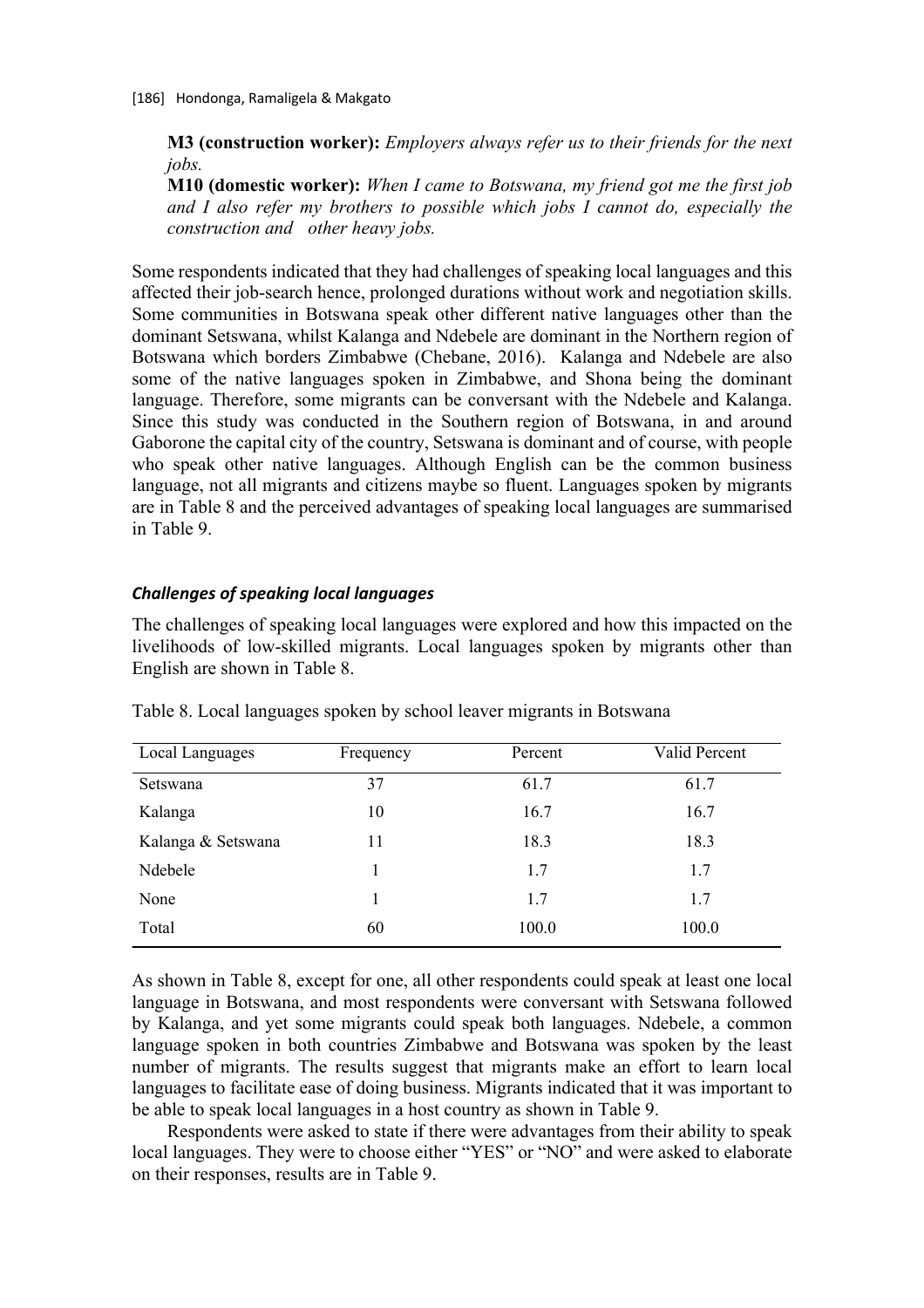| Response                 | Frequency | Percent | Valid Percent |
|--------------------------|-----------|---------|---------------|
| Yes                      | 6         | 10.0    | 10.0          |
| Yes-For Negotiating jobs | 28        | 46.7    | 46.7          |
| Yes-For Socialising      | 8         | 13.3    | 13.3          |
| Yes-For communication    | 13        | 21.7    | 21.7          |
| No                       | 5         | 8.3     | 8.3           |
| Total                    | 60        | 100.0   | 100.0         |

Table 9. Advantages of speaking local languages by migrants

Most of the respondents indicated that the ability to speak at least one of the local languages gave them advantages when communicating with locals during job search, negotiating payments, and social integration in the communities they were staying. The few respondents who did not see an advantage of speaking the local languages could be those who either migrated already speaking Botswana native languages or those who are now fluent in the languages and take it as normal. Therefore, responses suggest that the ability to speak native languages can expand the low-skilled migrants' socio-economic opportunities since they interact with native peers of low-skills who may only converse in local languages and not English. However, it is important for migrants to be able to communicate in English as they also meet clients/employers who speak English only, and it is the language they can use when purchasing materials in shops.

The study revealed that most low-skilled migrants were earning low wages, a little above the minimum wage in Botswana, and could not meet their basic needs. Although earnings for low-skilled migrants were low, Luckanachai and Rieger (2010, p. 5) found that overtime, migrants may get more jobs which can boost their overall earnings with increased stay in a host country due to improved social contacts and referrals. However, low earnings continued to further keep low-skilled migrants on the lower continuum of economic status despite the envisaged benefits of migration.

## **Conclusions**

The study concluded that Zimbabwean school-leaver migrants possessed low-technical skills and the level of skills restricted these migrants to those jobs that are not complex. Findings revealed differences between Zimbabwean school-leaver migrants' selfperception of their technical skills and occupational realities they meet Botswana's labour market.

However, the low-skilled migrants perceived the technical skills they acquired from school to be relevant for the type and level of jobs they were doing. The study findings further suggested that most of the Zimbabwe low-skilled migrants' were reliant on less complex jobs in the construction, agriculture and domestic job sectors of Botswana on short term contract casual jobs where social security and wages were low. Therefore, findings suggest that low-skilled migrants tend to find work in the precarious non-formal sector.

On the occupational challenges faced by low-skilled Zimbabwean migrants, the study found that this cohort of migrants cannot secure work or residency permits because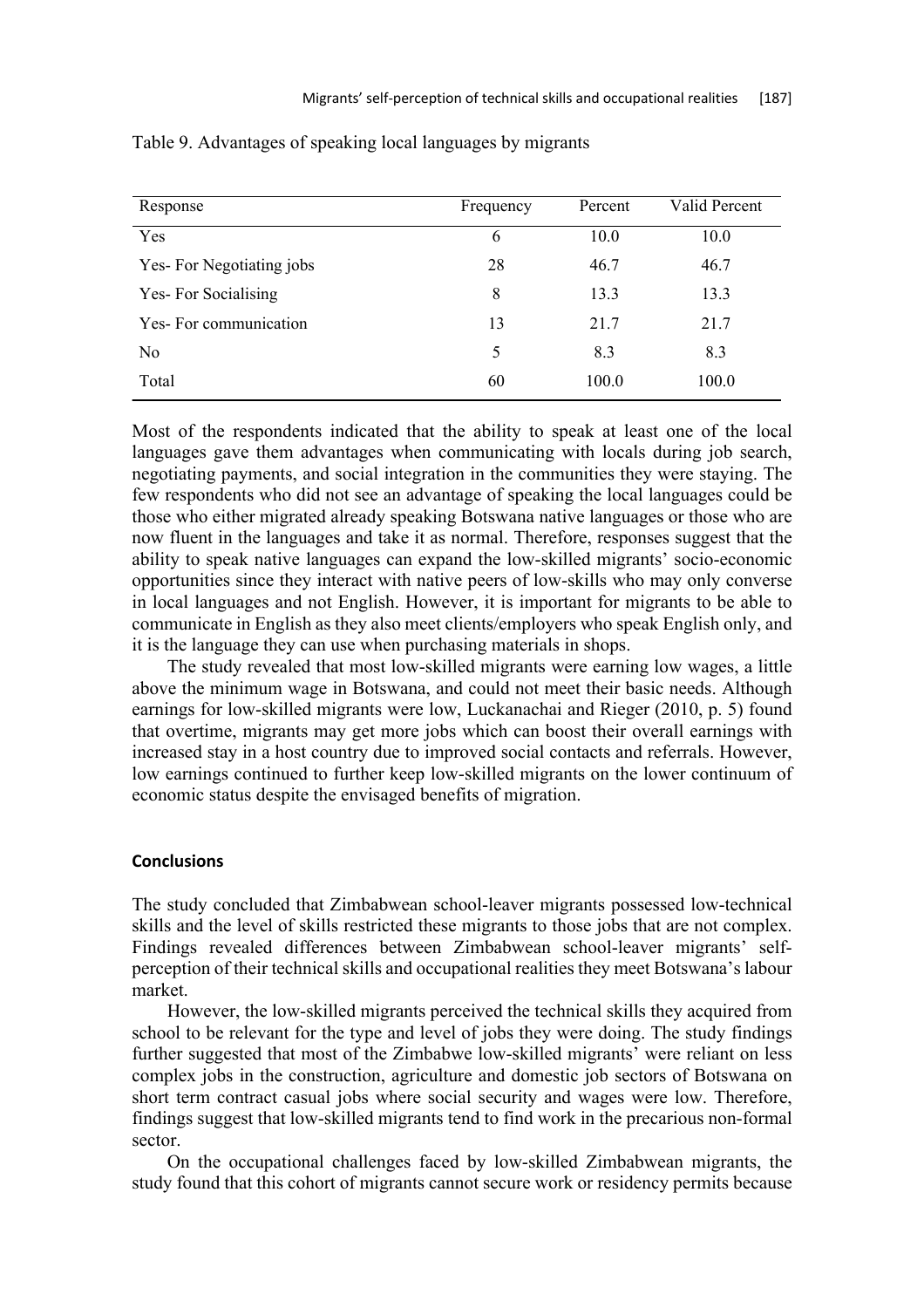of the low status of their skills which have no scarcity premium in the destination country. This challenge resulted to more of the low-skilled migrants' occupational challenges in Botswana. Some of the subsequent occupational challenges as a result of not having work or residency permits included persistent arrests by police, non-payment after doing jobs, limited power to negotiate competitive rates for jobs, not being conversant with local languages, prolonged time with no jobs and poor earnings.

To a limited extent, some of the occupational challenges were due to the ability to speak some the native languages where migrants sought jobs, although most migrants could speak at least one of the popular local language in Botswana that is Setswana or Kalanga. Most of the migrants agreed that the ability to speak a local language affected their social integration into the communities they lived in, finding jobs and other socioeconomic opportunities. Low- skilled migrants were accused of bringing unnecessary competition to low skilled jobs which could be taken up by citizens with low-level skills. As such, the study concluded that the level and type of technical skills have a bearing on the occupational challenges encountered by migrants in a destination country. Lowskilled migrants face occupational challenges of regularising their stay, finding jobs, low socio-economic status, and poor quality of life in the destination country.

Whilst the research has valuable practical and social implications, it has some limitations. The research was done in one region of Botswana, which is characterised by fast growth of infrastructure and industries in construction and manufacturing. The geographic expansiveness of Botswana could not allow the researcher to cover other regions. The findings could not be generalised to other regions in the country because they have limited economic activities and lower numbers of migrants competing for jobs. However, there could be some other migrants working in those regions not covered by the research who could give valuable data for the research results to be generalisable.

For further studies, similar studies could be conducted in other regions of the country to establish the relationship between migrants' self-perceptions of their technical skills and occupational realities in the areas they stay. The research can also be extended to other countries like South Africa, which hosts many Zimbabwean school-leaver migrants and, for comparability of findings with other parts of the world experiencing the same phenomenon of low-skilled labour migration. For policy, the recommendations are that identified occupational challenges faced by Zimbabwean school-leavers can be used to realign school TVET curriculum competencies to the skills needed for work. The government of Botswana in particular, can benefit from migrant labour if they can come up with policies that can regularise the stay and working of some migrants.

#### **References**

- African Centre for Migration & Society [ACMS]. (2017). *Fact sheet on foreign workers in South Africa-University of the Witwatersrand, Johannesburg, Migrating for Work Research Consortium (MiWORC) 2012 to 2014.* https://www.wits.ac.za/acms//
- Anatol, M., Kirton, R.M., & Nanan, N. (2013). *Becoming an Immigration Magnet: Migrant's Profiles and the Impact on Human Development in Trinidad and Tobago*. Research Report. The Anatol Institute of Research and Social Sciences, IOM.
- Andersson, L. F., Eriksson, R., & Scocco, S. (2019). Refugee immigration and the growth of low-wage work in the EU15. *Comparative Migration Studies*, *(7)*39, 1-19. https://doi.org/10.1186/s40878- 019-0145-3
- Bahl, A., & Dietzen, A. (Eds.). (2019). *Work-based Learning as a Pathway to Competence-based Education*. A UNEVOC Network Contribution. Bonn: Federal Institute for Vocational Education and Training (BIBB).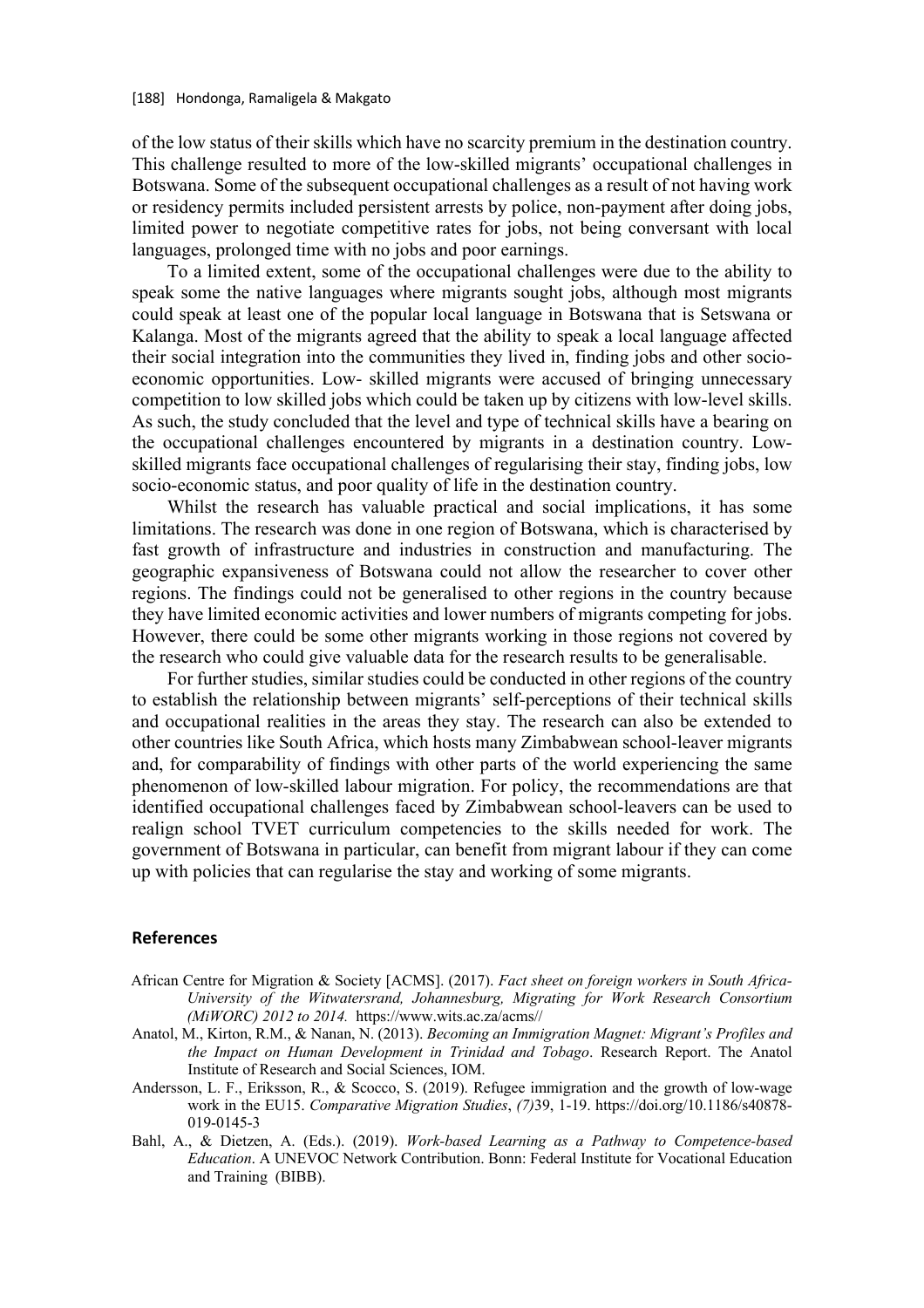- Benach, J., Muntaner, C., Delclos, C., Menéndez, M., & Ronquillo, C. (2011). Migration and "Low-Skilled" Workers in Destination Countries. *PLoS Med 8*(6), 1-4. https:/doi: 10.1371/journal.pmed.1001043
- Bhebhe, S., Dziva, M., Maphosa, S. (2014). Towards a Differentiated and Vocational Oriented Secondary School Curriculum in Zimbabwe*, Mediterranean Journal for Social Science,* 5(7), 443-450. DOI: 10.5901/mjss.2014.v5n7p443
- Campbell, E., & Crush J., (2012). Unfriendly Neighbours: Contemporary Migration from Zimbabwe to Botswana, Southern African Migration Programme. SAMP Migration Policy Series, *61*, 1-44. https://scholars.wlu.ca/samp
- Chebane, A. (2016). Found and Lost Languages: A Survey of the Past and Current Situation of Botswana Ethnic and Linguistic Communities. *Botswana, Notes and Records, 48*(1),160-175. http://journals.ub.bw/index.php/bnr/articles/viewFile/862/489
- Chiswick, B.R., and Miller, P.W. (2011). 'Educational mismatch: Are high-skilled immigrants really working in high-skilled jobs, and what price they pay if they aren't'. In B.R. Chiswick (ed.), *High Skilled Immigration in a Global Labor Market* (pp. 111–54). American Enterprise Institute.
- Cohen, L., Manion, L., & Morrison, K. (2007). *Research Methods in Education* (6th Edition). London: Routledge.
- Coltart, D. (2012). *Education for Employment: Developing skills for Vocation in Zimbabwe*. Presented at the African Brains Conference at the University of Cape Town (5-7 October2012). Cape Town.
- Colussi, T. (2015). *Migrant Networks and Job Search Outcomes: Evidence from Displaced Workers. IZA Discussion Papers 9339,* Institute of Labour Economics (IZA).
- Constant, A.F. (2014). *Do migrants take the jobs of native workers?* IZA World of Labor 2014: 10. doi: 10.15185/izawol.10

Creswell, J.W. (2007). *An introduction to Mixed Methods Research.* New Delhi: Sage publications.

- Creswell, J., & Plano Clark, V. (2007). Designing and Conducting Mixed Methods Research. Thousand Oaks, CA: Sage.
- Crush, J., Belinda, D., Vincent, W., & Danie, l.T. (2017). *Harnessing Migration for Inclusive Growth and Development in Southern Africa- South Africa Migration Programme (SAMP) - Reports and Papers.* Cape Town: BronwenDachs Muller.
- Dadush, U. (2014). *The Effect of Low-Skilled Labor Migration on the Host Economy*. KNOMAD Working Paper 1. Paper produced for KNOMAD's Thematic Working Group: Low-Skilled Labor Migration, November 13, 2013 at the World Bank.
- Dengler, K., & Matthes, B. (2018). The impacts of digital transformation on the labour market: Substitution potentials of occupations in Germany. *Technological Forecasting and Social Change, 137* (1), 304-316. https://doi.org/10.1016/j.techfore.2018.09.024
- Dustmann, C., Glitz, A., & Vogel, T. (2010). "Employment, wages, and the economic cycle: differences between immigrants and natives." *European Economic Review*. *54*(1), 1-17.
- European Commission [EC]. (2017). *Annual Report on Migration and Asylum 2017*. European Migration Network.
- Fejes, A., Schreiber-Barsch, S., & Wildemeersch, D. (2020). Adult education and migration: a relational matter. *European Journal for Research on the Education and Learning of Adults, 11*(3), 269-273.
- Geresu, B.S. (2017). Impact of competence-based training on employability of Technical and Vocational graduates in Ethiopia. *Tuning Journal for Higher Education, 5*(1), 101-119. https://doi:.org/10.18543/tjhe-5(1)-2017pp101-119
- Gukurume, S. (2018), Navigating Precarious Livelihoods: Youth in the SME Sector in Zimbabwe, *Institute of Development Studies*, *49*(5), 89-104. DOI: 10. 19088/1968-2018.176
- Heimo, S., Tapanila, K., Ojapelto, A., & Heikkinen, A. (2020). The Potential of Peer Guidance to Empower Migrants for Employment, *European Journal for Research on the Education and Learning of Adults, 11*(3), 335-348. https://doi.org/10.25656/01:21091
- Hiim, H. (2017). Ensuring Curriculum Relevance in Vocational Education and Training: Epistemological Perspectives in a Curriculum Research Project. *International Journal for Research in Vocational Education and Training, 4*(1), 1-19. DOI: 10.13152/IJRVET.4.1.1
- Ibnu, F., Ngadi, N., Latifa, A., & Setiawan, B. (2021). International Indonesian Migrant Women Workers: Challenges at Work and the Consequences for Family Left Behind. In Nyemba, F., & Chitiyo, R. (Eds.), *Immigrant Women's Voices and Integrating Feminism Into Migration Theory* (pp. 97-117). IGI Global.
- Jeon, S. (2019). *Unlocking the Potential of Migrants: Cross-country Analysis.* OECD Reviews of Vocational Education and Training. https://doi.org/10.1787/045be9b0-en
- Johnson, R.B., Onwuegbuzie, A.J., & Turner, L.A. (2007). Towards a definition of mixed methods research. *Journal of mixed Methods Research, 1*(2),112-133, doi:10.1177/1558689806298224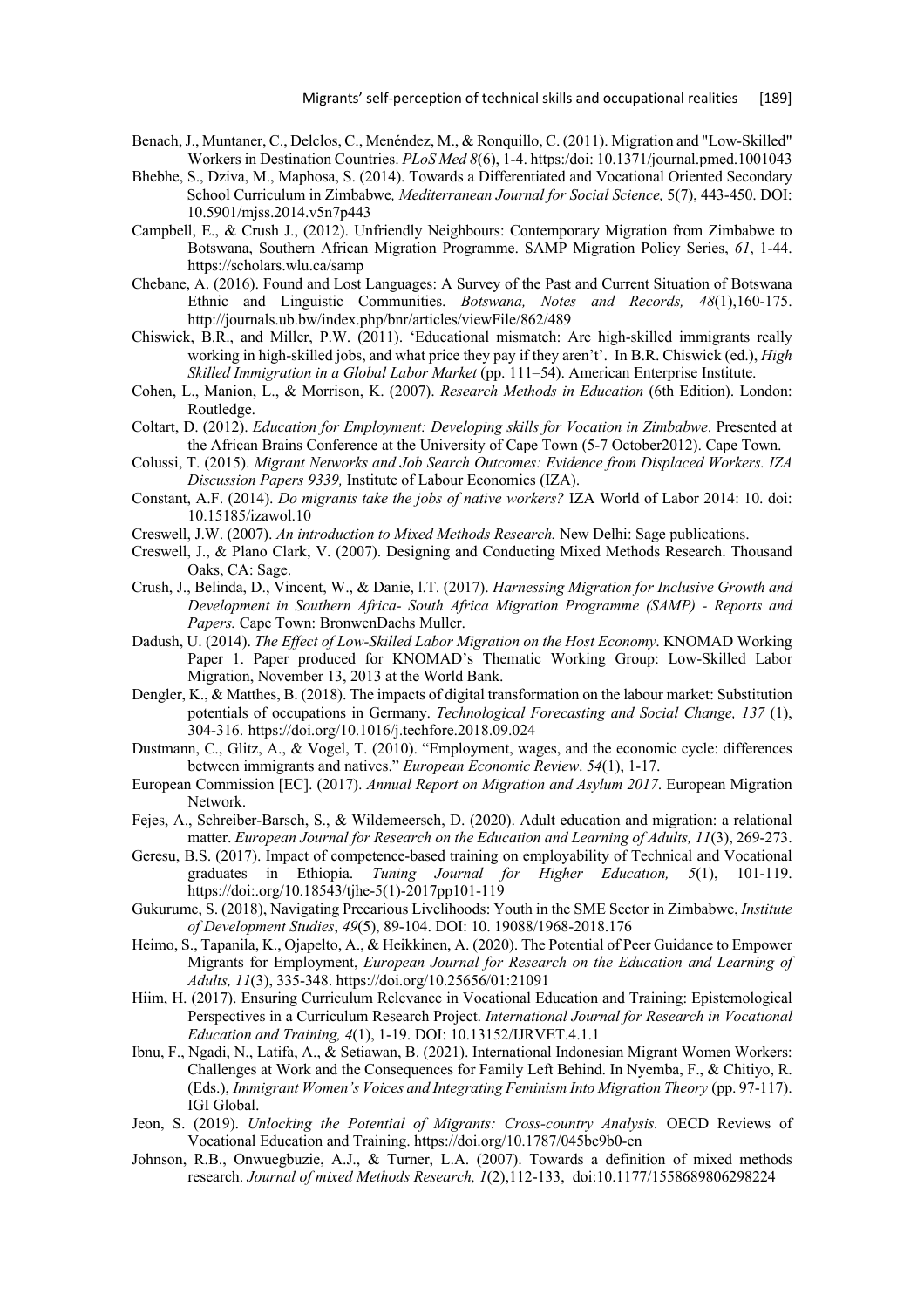- Kiwanuka, M., & Monson, T. (2009). *Zimbabwean Migration into Southern Africa: New Trends and Response*. Forced Migration Studies Programme, Wits University.
- Konle-Seidl, R. (2018.) *Integration of Refugees in Austria, Germany and Sweden: Comparative Analysis.* Institute of Employment Research, Brussels.
- Kothari, C.R. (2004). *Research Methodology: Methods and Techniques* (2nd Edition). New Delhi: New Age International Publishers.
- Kumar, R. (2011). *Research Methodology: A Step-by-Step Guide for Beginners* (3rd Edition). New Delhi: Sage.
- Lauglo, J. (2006). *Research for TVET Policy Development*. UNEVOC, International Centre for Technical and Vocational Education and Training, Bonn.
- Lochmann, A., Rapoport, H., & Speciale, B. (2018). *The Effect of Language Training on Immigrants Economic Integration: Empirical Evidence from France*. IZA Institute of Labour Economics.
- Lucci, P., Mansour-Ille, D., Easton-Calabria, E., & Cummings, C., (2016). *Sustainable Cities: Internal migration, jobs and the 2030 Agenda for Sustainable Development*. London: Overseas Development Institute.
- Mandebvu, O.S. (1996). Relevance of School Education to Employment Expectations of Employers in Harare. *Zimbabwe Journal of Educational Research. 8*(1), 12-26.
- Maunganidze, L., Faimau, G. & Tapera, R. (2016). Graduate Employability in Botswana: Challenges and Prospects*. Journal of the Botswana Educational Research Association, 19*(1), 13-29.
- Mambo, M. (2010). *Situational Analysis and Institutional Mapping for skills for Youth Employment and Rural Development in Zimbabwe,* ILO.
- Misozi, C., Edziwa, X., Jumo, C., & Chakamba, J. (2013). The Gloomy Outlook of Practical Subjects in Zimbabwe: A case of History Perpetuated. *International Journal of Asian Social Science*, *3*(4), 890-898.
- Mlambo, V. (2017). Cross-border Migration in the Southern African Development Community (SADC): Benefits, Problems and Future Prospects .894), *Journal of Social and Development Sciences, 8*(4)*,*  42-56. https://doi.org/10.22610/jsds.v8i4.2062
- Munetsi, N.N. (1996). Technical and Vocational Education in Zimbabwe. In UNEVOC Publication (Ed.), *The Development of Technical and Vocational Education in Africa: Case Studies from Selected Countrie* 337(6) DEV[59] (pp.217-269). UNEVOC. https://unesdoc.unesco.org
- Mupinga, D., Burnett, M.F., & Redmann, D.H. (2005). Examining the purpose of technical education in Zimbabwe's high schools*, International Education Journal, 6*(2), 75-83.
- Murinda, E. (2014). *Skills Training and the Employment of Young People in Zimbabwe: An Analysis of the Technical and Vocational Education and Training (TVET) and the Employment Situation of Young People in Zimbabwe*. Harare: Government Printers.
- International Organisation for Migration [IOM], (2018). *World Migration Report*. The UN Migration Agency.
- International Organisation for Migration [IOM]. (2016). *Measuring well-governed migration: The 2016 Migration Governance Index.* London: The Economist Intelligence Unit.
- Pellizzari, M. (2010). Do friends and relatives really help in getting a good job? *Industrial and Labour Relations Review, 63*(3), 494-510. https://doi.org/10.1177/001979391006300307
- Government of Zimbabwe. (1999). *Report on the Presidential Commission of Inquiry into Education and Training, (CIET)*. Government Printers.
- Sanz, R. (2018). *Education and Migration - An Assessment of the types and range of IOM's education and vocational training projects*. Geneva: IOM.
- Segatti, A. (2017). The Sothern African Development Community: a walk away from the free movement of persons?, *Institute on Comparative Regional Integration Studies,* UNESCO.
- Sperber, D., & Wilson, D. (1981). Irony and the use-mention distinction. In P. Cole (Ed.), *Radical Pragmatics* (pp.295-318). Academic Press. https://www.researchgate.net/publication/239063288 Statistics Botswana (2021). *Work Permits Q1 Release, July 2021*. https://www.statsbots.org.bw
- Tashakkori, A., & C. Teddlie. (Eds.). (2010). *Handbook of Mixed Methods in Social & Behavioural Research*. SAGE Publications.
- Thebe, V. (2017). "Two Steps Forward, One Step Back": Zimbabwean Migration and South Africa's Regularising Programme (the ZDP) *Journal of International Migration and Integration, 18*(2), 613-622. https://doi:10.1007/s12134-016-0495-8
- The Zimbabwe National Statistical Agency [ZimStats]. (2012). *Unemployment in Zimbabwe*. ZimStats. https://www.zimstat.co.zw
- Yian, T.T.T. & Parker, J. (2017). Beyond Access: ICT enhanced Innovative Pedagogy in TVET in the Asia-Pacific. UNESCO. https://unevoc.unesco.org